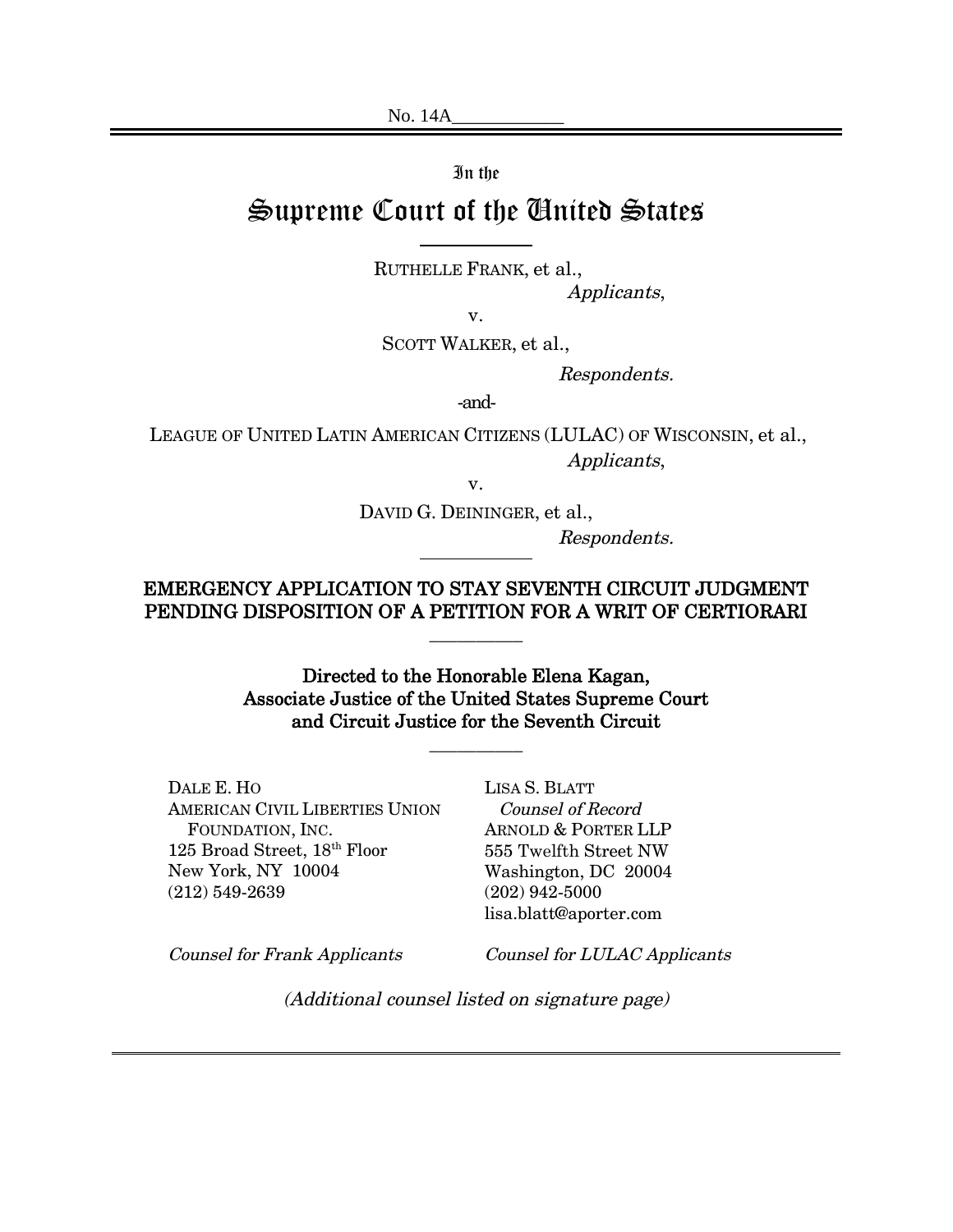### LIST OF ALL PARTIES TO THE PROCEEDINGS IN THE COURT BELOW

Plaintiffs-Applicants in Frank, et al. v.

Walker, et al. Ruthelle Frank Carl Ellis Justin Luft Dartric Davis Barbara Oden Sandra Jashinki Anthony Sharp Pamela Dukes Anthony Judd Anna Shea Matthew Dearing Max Kligman Samantha Meszaros Steve Kvasnicka Sarah Lahti Domonique Whitehurst Edward Hogan Shirley Brown Nancy Lea Wilde Eddie lee Holloway, Jr. Mariannis Ginorio Frank Ybarra Sam Bulmer Rickie Lamont Harmon Dewayne Smith

Defendants-Respondents in Frank, et al. v. Walker, et al. Scott Walker Thomas Barland Gerald Nichol Michael Brennan Thomas Case David G. Deininger Timothy Vocke Kevin J. Kennedy Nathaniel Robinson Mark Gottlieb Lynn B. Judd Kristina Boardman Donald Reincke Tracy Jo Howard Sandra Brisco Barney L. Hall Donald Genin Jill Louis Geoffroy Patricia A. Nelson

(all in their official capacities)

Defendants-Respondents in LULAC of Wisconsin, et al. v. Deininger, et al. David G. Deininger Michael Brennan Gerald Nichol Thomas Barland Thomas Cane Kevin J. Kennedy Nathaniel Robinson

# Plaintiffs-Applicants in LULAC of

Wisconsin, et al. v. Deininger, et al. League of United Latin American Citizens (LULAC) of Wisconsin Cross Lutheran Church Milwaukee Area Labor Council, AFL-CIO Wisconsin League of Young Voters Education Fund

(all in their official capacities)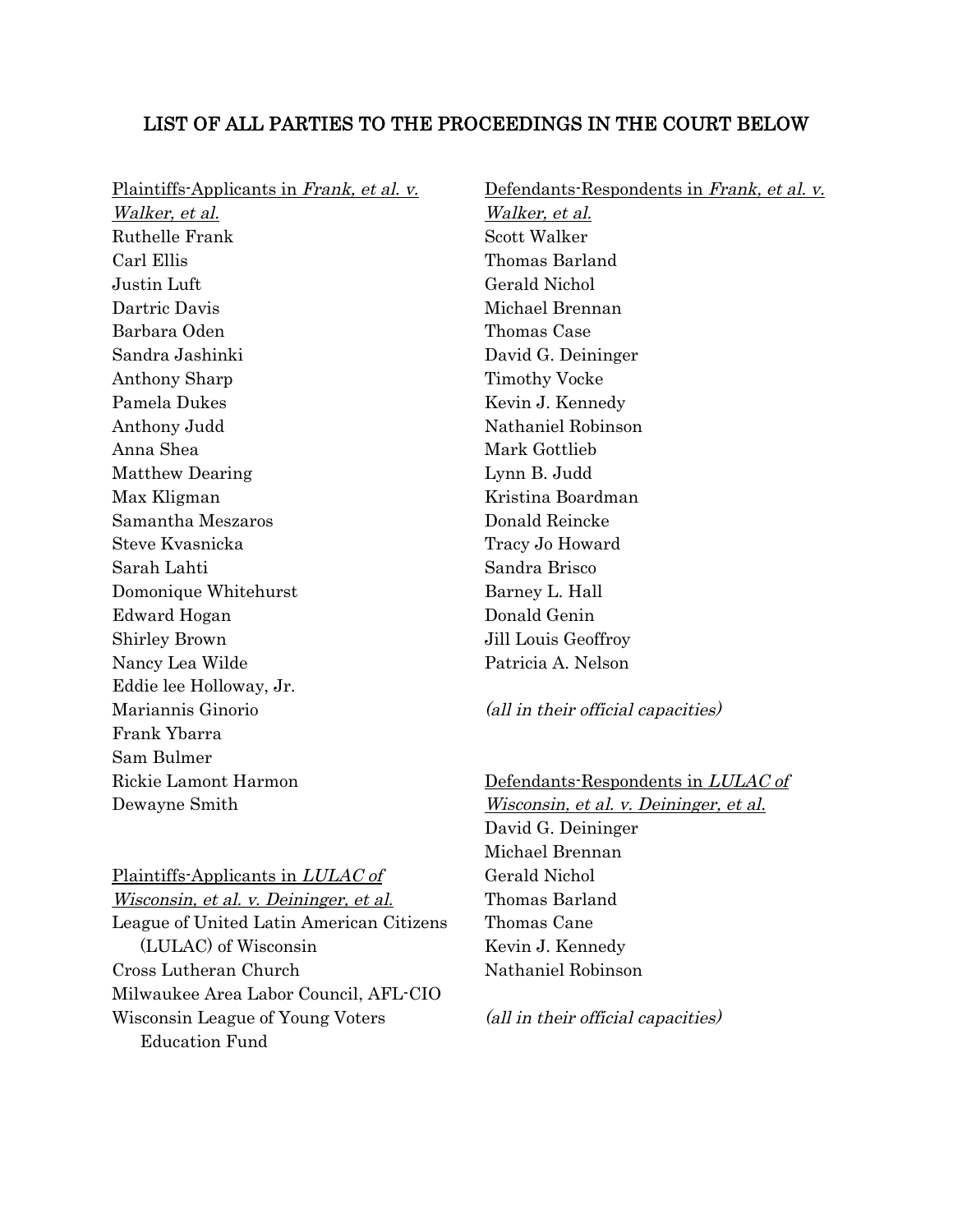### STATEMENT PURSUANT TO SUPREME COURT RULE 29.6

Pursuant to Supreme Court Rule 29.6, the undersigned states that none of the Applicants has a parent corporation, and no publicly held corporation holds 10 percent or more of any Applicant's stock.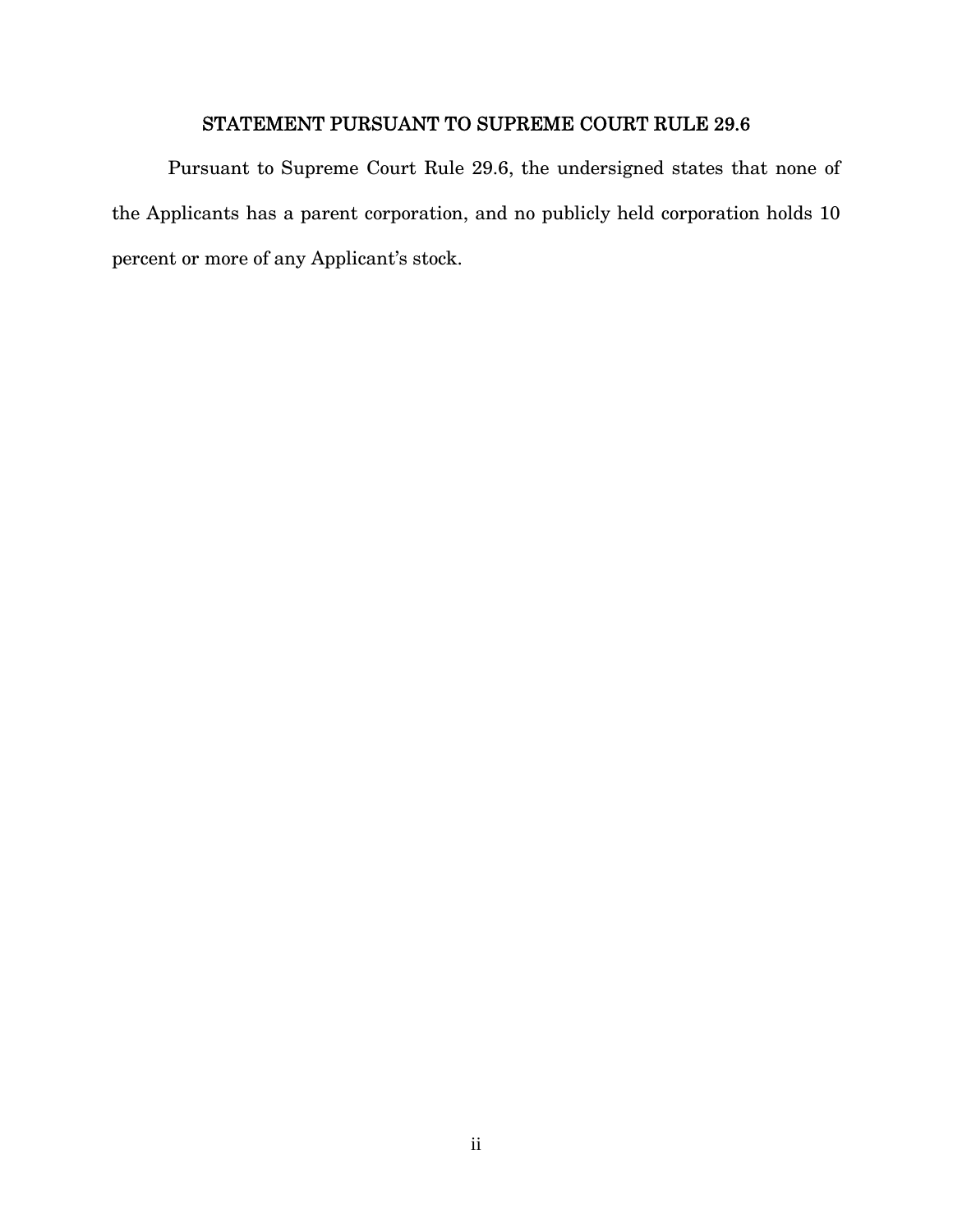## TABLE OF CONTENTS

| $\mathbf{I}$ . |           | The Seventh Circuit's Judgment Will Cause Chaos at the Polls and Will       |
|----------------|-----------|-----------------------------------------------------------------------------|
| II.            |           | There Is a Reasonable Probability That This Court Will Grant Certiorari  17 |
| Ш.             |           |                                                                             |
|                | A.        | This Case Has the Robust Factual Record That the Plurality<br>22            |
|                | <b>B.</b> | Act 23 Imposes Far Greater Burdens on Voters Than                           |
|                | $C$ .     | The Seventh Circuit Applied an Incorrect Standard Under                     |
|                | D.        |                                                                             |
| IV.            |           |                                                                             |
|                |           |                                                                             |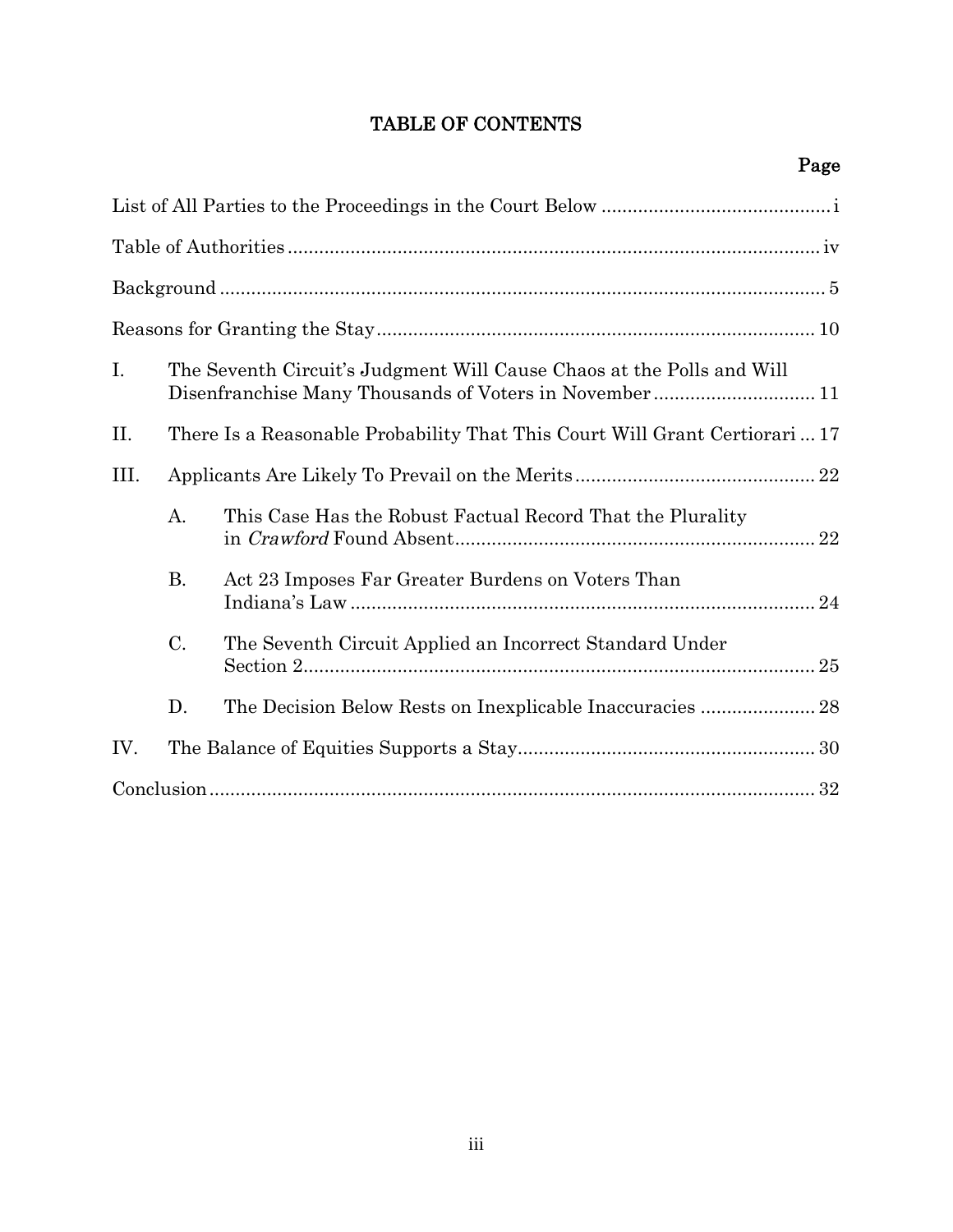# TABLE OF AUTHORITIES

| <b>CASES</b>                                                                                        | Page(s) |
|-----------------------------------------------------------------------------------------------------|---------|
| Applewhite v. Pennsylvania,                                                                         |         |
| Applewhite v. Pennsylvania,<br>No. 330 M.D. 2012, 2012 WL 4497211 (Pa. Commw. Ct. Oct. 2, 2012)  20 |         |
| Barnes v. E-Systems, Inc. Group Hosp. Med. & Surgical Ins. Plan,                                    |         |
| Barnett v. City of Chicago,                                                                         |         |
| Bennett v. Yoshina,                                                                                 |         |
| Chisom v. Roemer,                                                                                   |         |
| Colon-Marrero v. Conty-Perez,                                                                       |         |
| Common Cause/Georgia League of Women Voters of Georgia, Inc. v. Billups,                            |         |
| Crawford v. Marion County Election Board,                                                           |         |
| Deaur v. United States,                                                                             |         |
| Duncan v. Poythress,                                                                                |         |
| Gonzalez v. Arizona,                                                                                |         |
| Griffin v. Burns,                                                                                   |         |
| Harman v. Forssenius,                                                                               |         |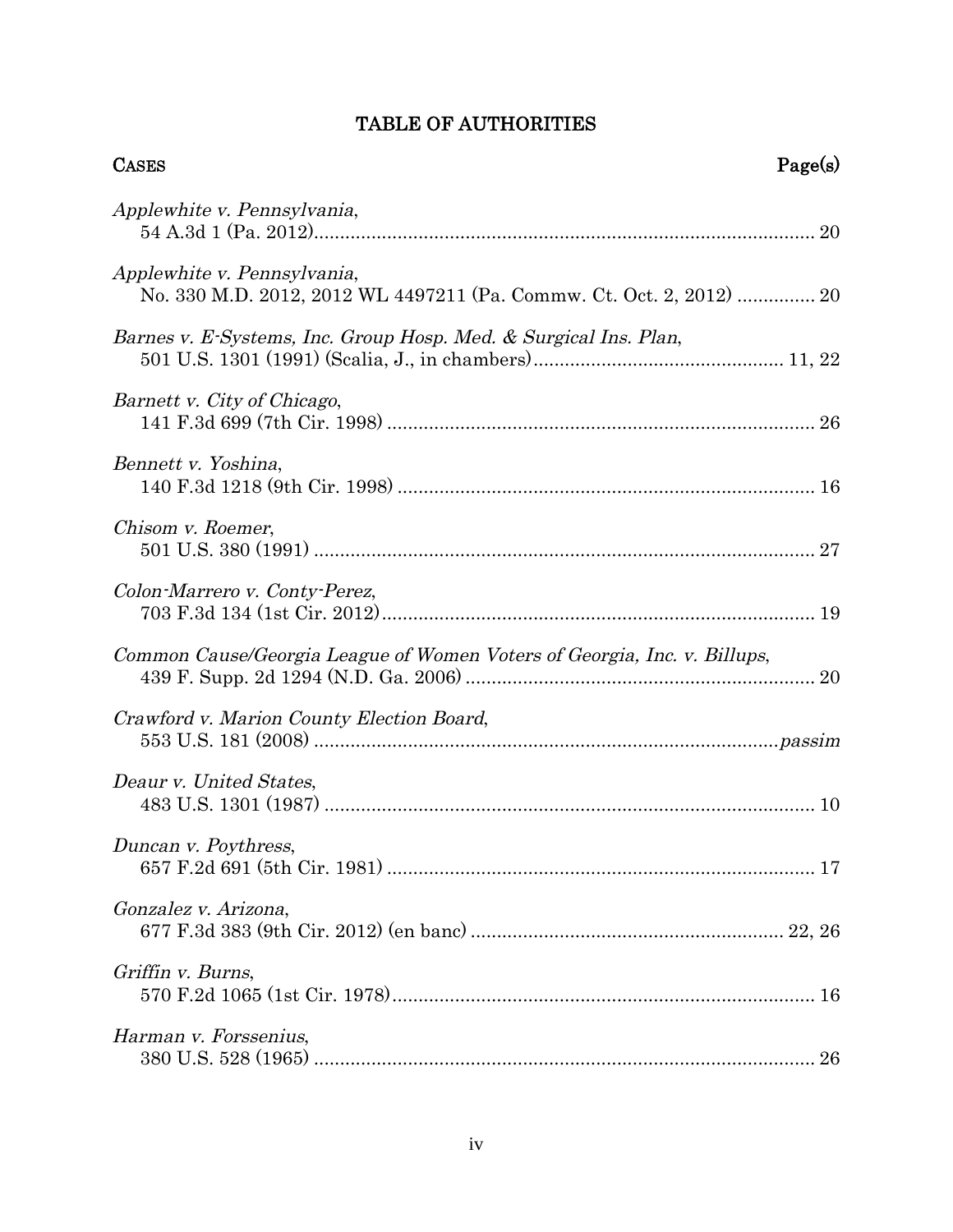| Hennings v. Grafton,                                        |
|-------------------------------------------------------------|
| Hoblock v. Albany Cnty. Bd. of Elections,                   |
| Lair v. Bullock,                                            |
| Lane v. Wilson,                                             |
| League of Women Voters of North Carolina v. North Carolina, |
| League of Women Voters v. Walker,                           |
| Marks v. Stinson,                                           |
| Milwaukee Branch of the NAACP v. Walker,                    |
| Milwaukee Br. of the NAACP v. Walker,                       |
| Milwaukee Branch of the NAACP v. Walker,                    |
| Miss. State Chapter, Operation Push v. Allain,              |
| Moore v. Brown,                                             |
| Ne. Ohio Coal. for Homeless v. Husted,                      |
| Purcell v. Gonzalez,                                        |
| Reno v. Bossier Parish Sch. Bd.,                            |
| Reynolds v. Sims,                                           |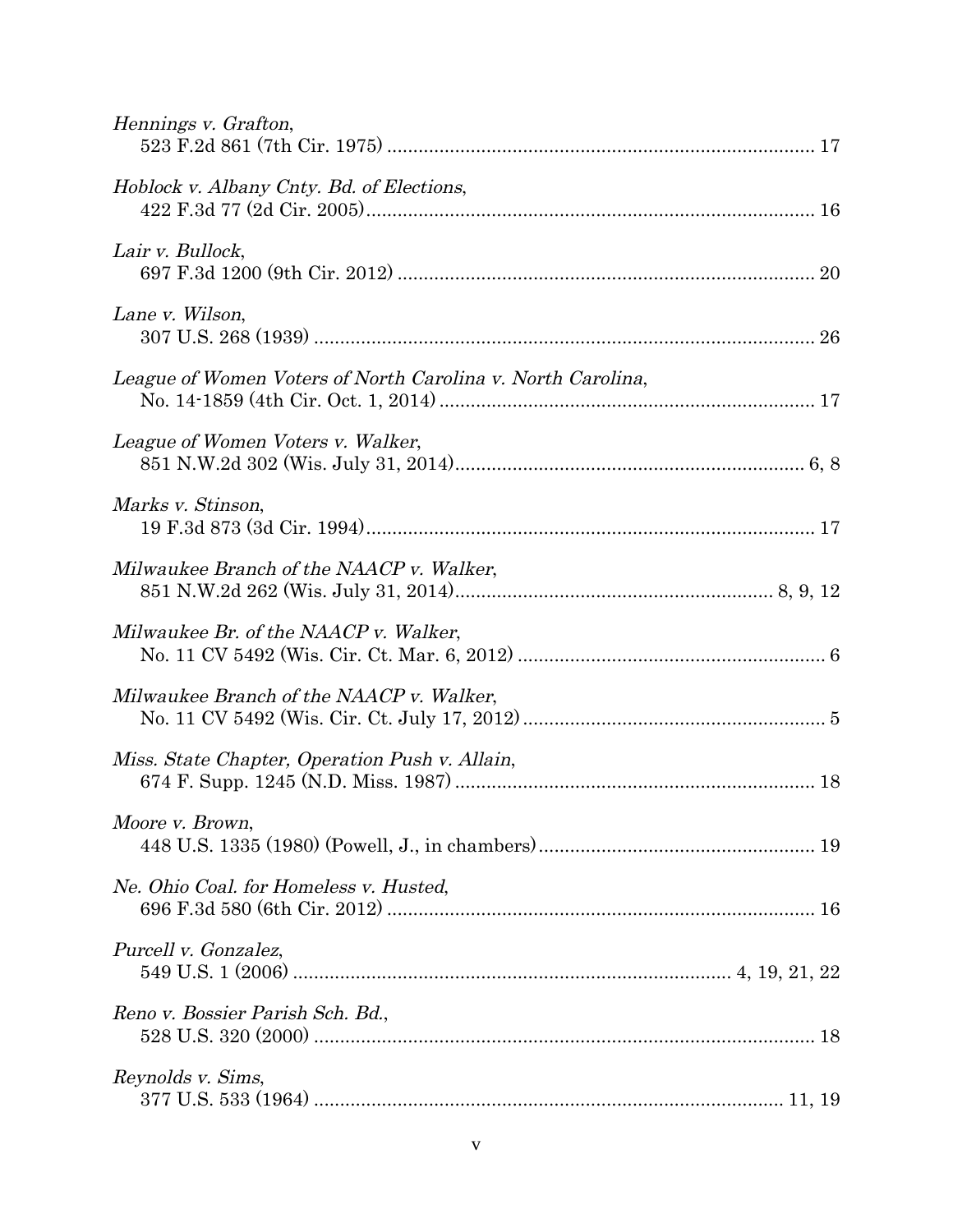| Roe v. State of Ala. By & Through Evans, |
|------------------------------------------|
| South Carolina v. United States,         |
| Stewart v. Blackwell,                    |
| Thornburg v. Gingles,                    |
| U.S. Student Ass'n Foundation v. Land,   |
| United States v. Texas,                  |
| Wesberry v. Sanders,                     |
| Williams v. Rhodes,                      |
| <b>Statutes</b>                          |
|                                          |
|                                          |
|                                          |
|                                          |
|                                          |
|                                          |
|                                          |
|                                          |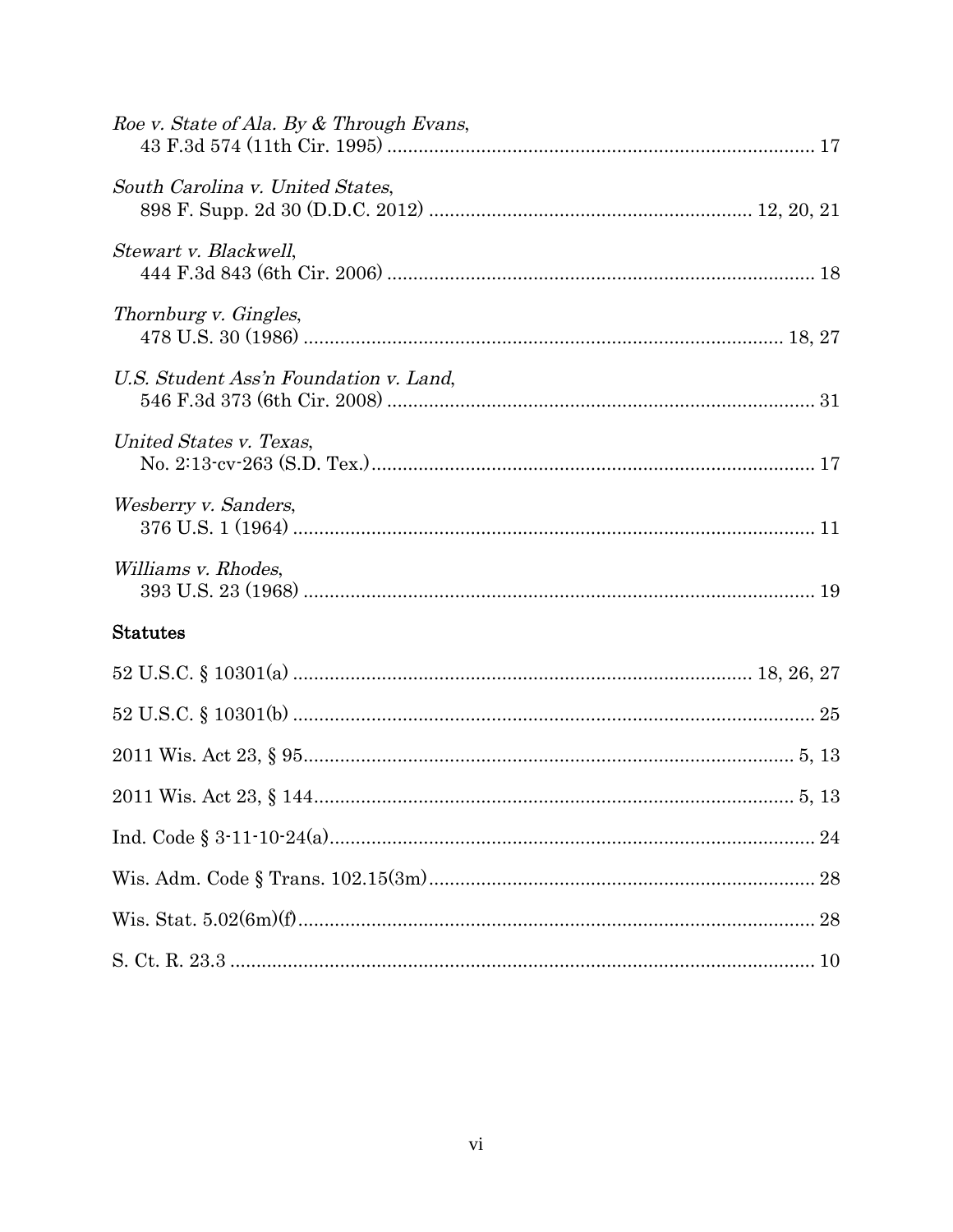# Other Authorities

| Brief for the United States as Amicus Curiae Supporting Plaintiffs-<br>Appellees and Urging Affirmance, Frank v. Walker, Nos. 14-2058 &                                                                                                                          |    |
|------------------------------------------------------------------------------------------------------------------------------------------------------------------------------------------------------------------------------------------------------------------|----|
| Centers for Disease Control and Prevention, Law: Requiring Patient<br><i><b>Identification Before Dispensing,</b></i><br>http://www.cdc.gov/homeandrecreationalsafety/                                                                                           | 29 |
| Claire Groden, Scott Walker Could Win Thanks to Wisconsin's Voter                                                                                                                                                                                                |    |
| Dee J. Hall, Absentee ballots already cast will need photo ID, elections<br><i>official says</i> , BARABOO NEWS REPUBLIC (Sept. 17, 2014),                                                                                                                       |    |
| Dee J. Hall & Doug Erickson, State has no budget for voter ID,<br>agencies say, WIS. STATE J. (Sept. 21, 2014),                                                                                                                                                  |    |
| Editorial Board, GAB calm in middle of political storm, WIS. STATE J.                                                                                                                                                                                            |    |
| Memorandum from M. Haas, Elections Division Administrator, on<br>Voter Photo ID and Absentee Ballots for 2014 General Election to<br>Wisconsin County Clerks, Wisconsin Municipal Clerks, City of<br>Milwaukee Election Comm'n, Milwaukee County Election Comm'n |    |
| Patrick Marley, <i>Elections board requests \$460,000 for voter ID</i>                                                                                                                                                                                           |    |
| Patrick Marley, Voters who returned absentee ballots must send ID<br>copies, MILWAUKEE J. SENTINEL (Sept. 16, 2014),                                                                                                                                             |    |
| Transportation Security Admin., Acceptable IDs, http://www.tsa.gov/                                                                                                                                                                                              |    |
| U.S. Dep't of Justice, Office of the Inspector General, Review of ATF's<br>Project Gunrunner at 10 (Nov. 2010),                                                                                                                                                  |    |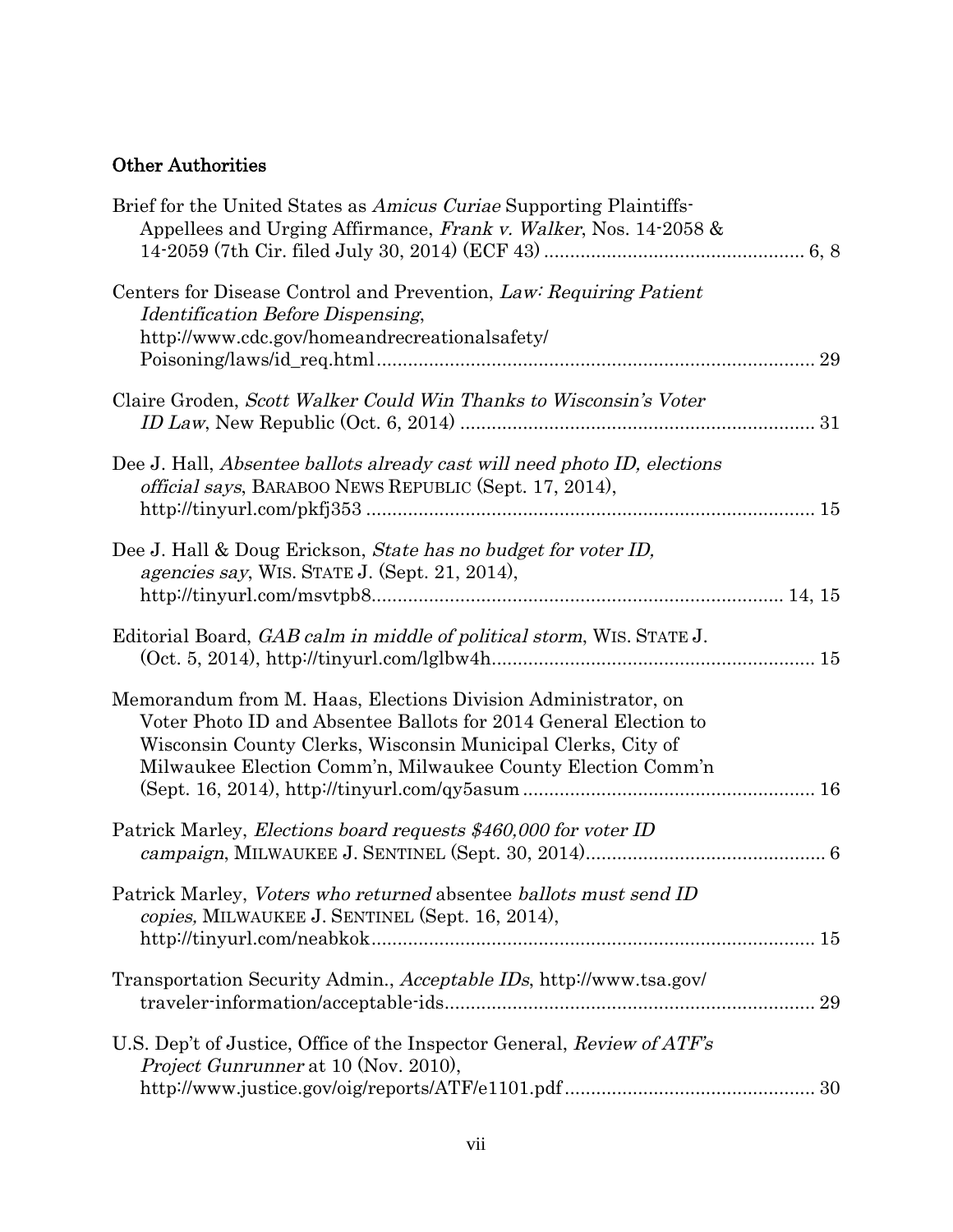| U.S. Dep't of Treasury, Office of the Comptroller of the Currency,       |  |
|--------------------------------------------------------------------------|--|
| Answers About Identification, http://www.helpwithmybank.gov/get-         |  |
| answers/bank-accounts/identification/faq-bank-accounts-                  |  |
|                                                                          |  |
| Wisconsin Dep't of Transportation, EmR14 (Sept. 11, 2014),               |  |
| Zoe Sullivan, Wisconsin Voter ID Ruling Threatens Chaos On Election Day, |  |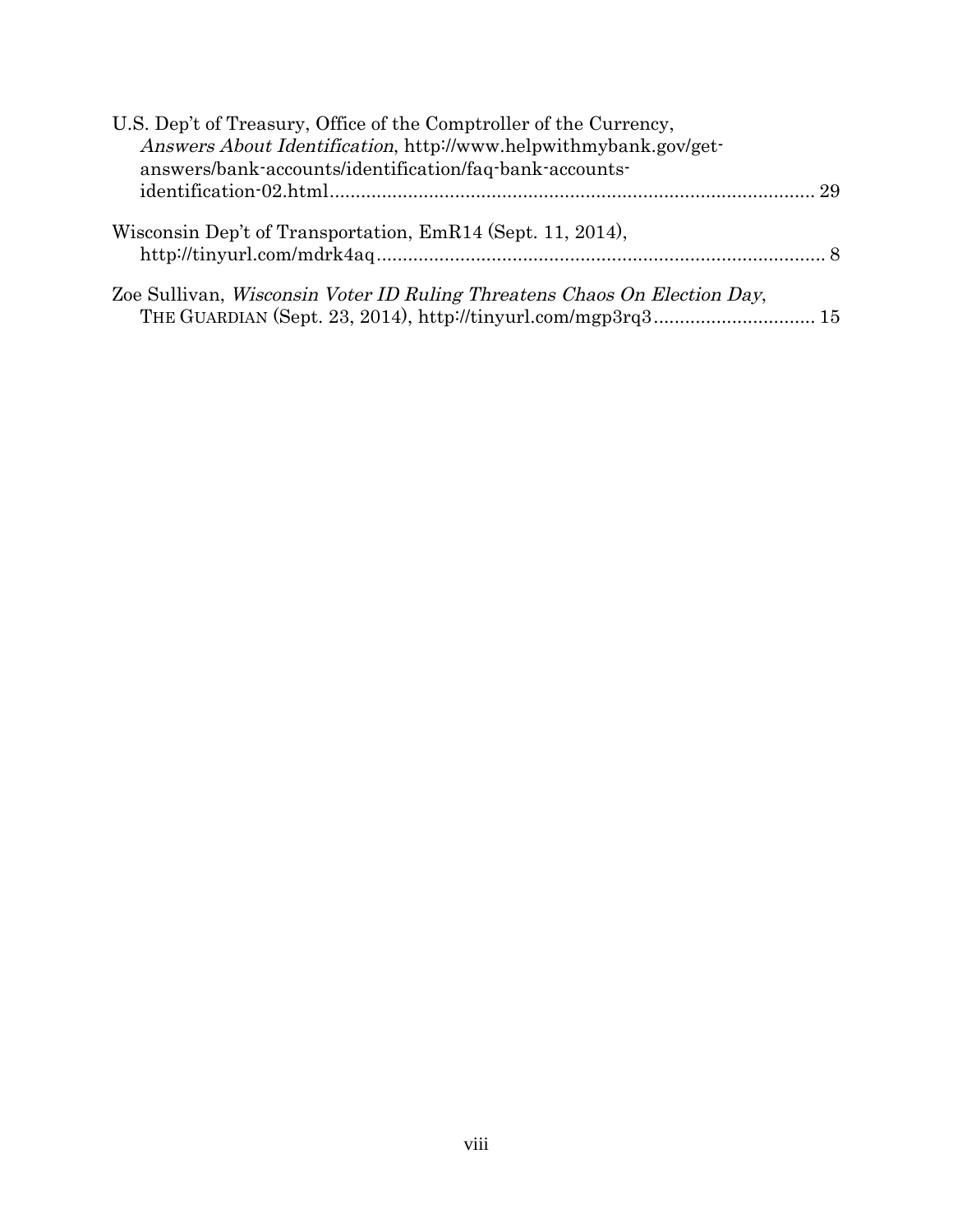To the Honorable Elena Kagan, Associate Justice of the United States Supreme Court and Circuit Justice for the Seventh Circuit:

Applicants respectfully request an emergency order staying the October 6, 2014 judgment of the United States Court of Appeals for the Seventh Circuit pending the timely filing and disposition of a petition for a writ of certiorari. The judgment below reversed the district court's permanent injunction of Wisconsin's new voter ID law, allowing the State to enforce the law in next month's election despite insufficient time to fairly and responsibly implement the law to prevent the disenfranchisement of hundreds of thousands of registered Wisconsin voters.

Wisconsin's Act 23 is one of the strictest voter ID laws in the country. The law, enacted in May 2011, would require voters to show one of only a few forms of specified photo identification to cast a ballot. The law has been enjoined since March 2012, shortly after it took effect, and has never been enforced in any federal election. On April 29, 2014, after a two-week trial, the district court permanently enjoined the law, holding that it violates Section 2 of the Voting Rights Act and the Fourteenth Amendment. The district court reached the "inescapable" conclusion that "Act 23's burdens will deter or prevent a substantial number of the 300,000 plus [registered] voters who lack an ID from voting"—disproportionately affecting Black and Latino voters. App. 99, 120. In declining to stay the injunction pending appeal, the district court found it "absolutely clear that Act 23 will prevent more legitimate votes from being cast than fraudulent votes." App. 61.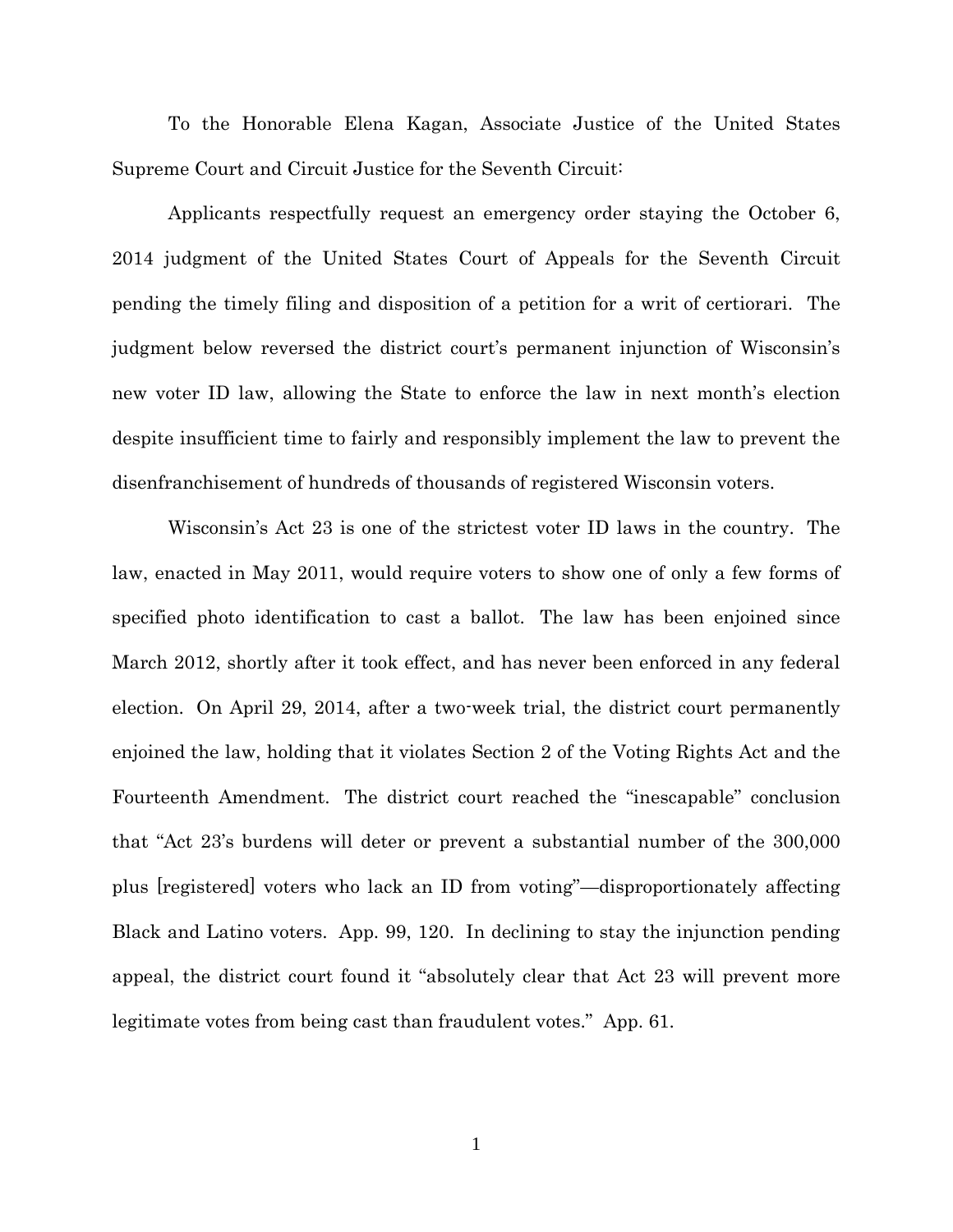A panel of the Seventh Circuit stayed the district court's permanent injunction on September 12, hours after oral argument, allowing the State to "enforce the photo ID requirement in this November's election." App. 42. Before the panel's order, Wisconsin had taken virtually no steps to implement Act 23 for the upcoming election. The stay thus virtually guaranteed chaos at the polls and irreparable disenfranchisement of many thousands of registered Wisconsin voters.

On September 26, the Seventh Circuit denied rehearing en banc of the panel's stay order "by an equally divided court." App. 39–40. Five judges of the Seventh Circuit—Chief Judge Wood and Judges Posner, Rovner, Williams, and Hamilton—voted to "revoke[]" the stay order and declared that the court of appeals "should not accept, as the state is willing to do, the disenfranchisement of up to 10% of Wisconsin's registered voters." App. 37 (Williams, J., dissenting). The dissenting judges decried that "for the state to take this position is shocking." App. 32.

On October 2, plaintiffs asked this Court to vacate the stay. The same day, the Circuit Justice called for a response from the State no later than October 7. But on October 6, a day before the State's response was due, the Seventh Circuit panel issued its judgment reversing the district court's decision on the merits, holding that Act 23 does not violate Section 2 or the Fourteenth Amendment.

Unless this Court grants a stay, the panel's judgment will sow confusion at the polls and suppress voting in the November 4 general election in Wisconsin. Voting is the foundational right of a free society. Chaos in an election—especially when entirely preventable—is undemocratic. Yet weeks before a major election, the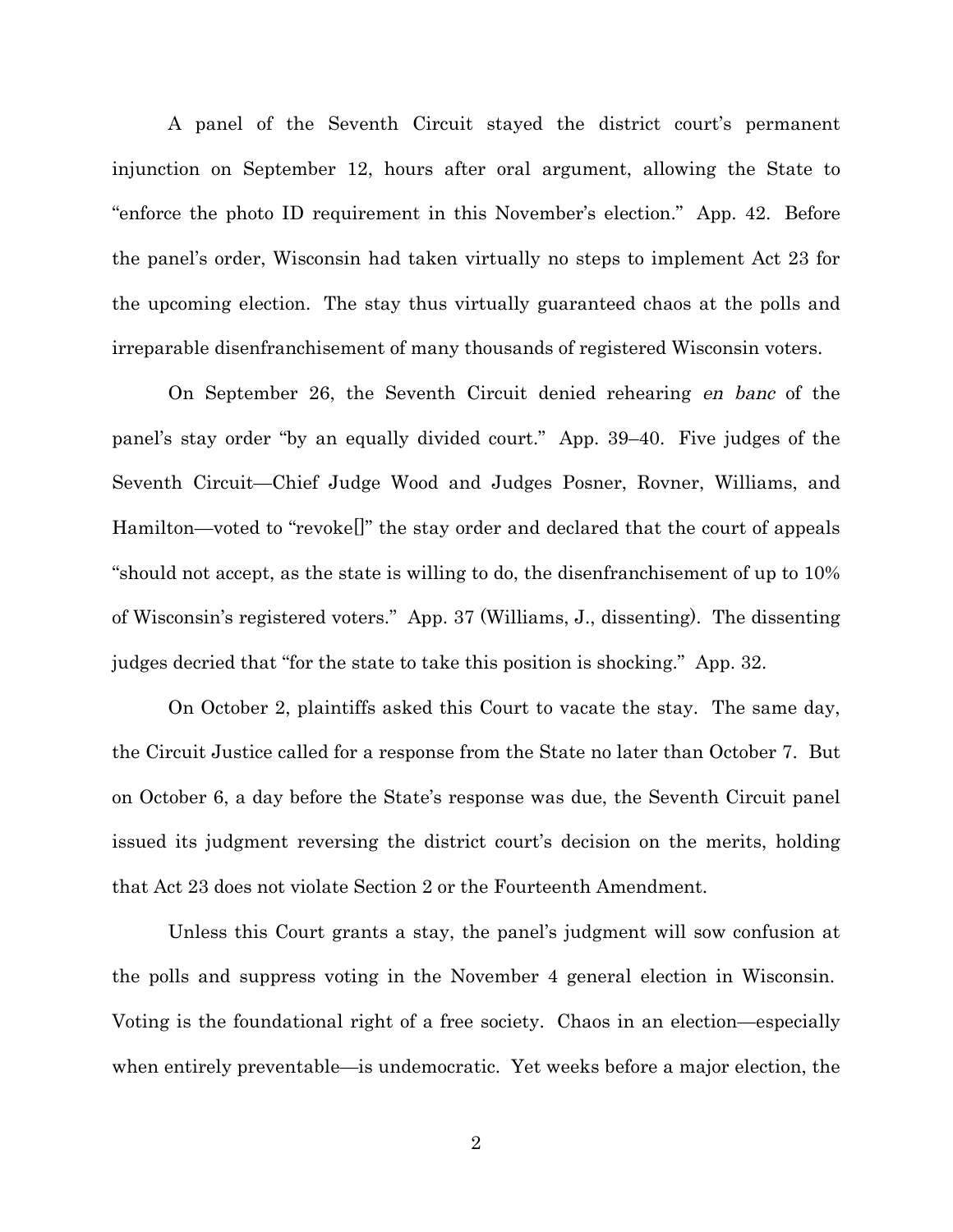panel dramatically changed the status quo for voters—i.e., the continuation of Wisconsin's traditional voting practices and suspension of Act 23's stringent new photo ID requirements.

The court of appeals' judgment upholding the law did not address whether the State in the coming weeks can adequately train poll workers, sufficiently educate voters about the new photo ID requirements, or get qualifying IDs into the hands of those who want them. But as the dissenting judges explained, "It is simply impossible—as a matter of common sense and of logistics—that hundreds of thousands of Wisconsin voters will both learn about the need for photo identification and obtain the requisite identification in the next 36 days." App. 32 (Williams, J., dissenting). Wisconsin's limited DMV locations—the only places where voters without qualifying ID can obtain one free of charge—cannot issue anywhere near the number of IDs that are needed to avoid widespread disenfranchisement. And "[o]btaining the necessary identification can take months for voters who were born outside Wisconsin and who lack birth certificates. Make no mistake, that is no small number of the registered voters at issue." Id. (emphasis added).

Worse still, many voters *already have cast absentee ballots*. After the panel authorized the State to enforce Act 23 next month, the State immediately declared that the "thousands of absentee ballots that were mailed to voters before the panel's order" will not be counted unless voters now come forward with photo ID that was not required when they cast their ballots. App. 33 (Williams, J., dissenting). These voters' once-valid votes thus are rendered void by the decision below.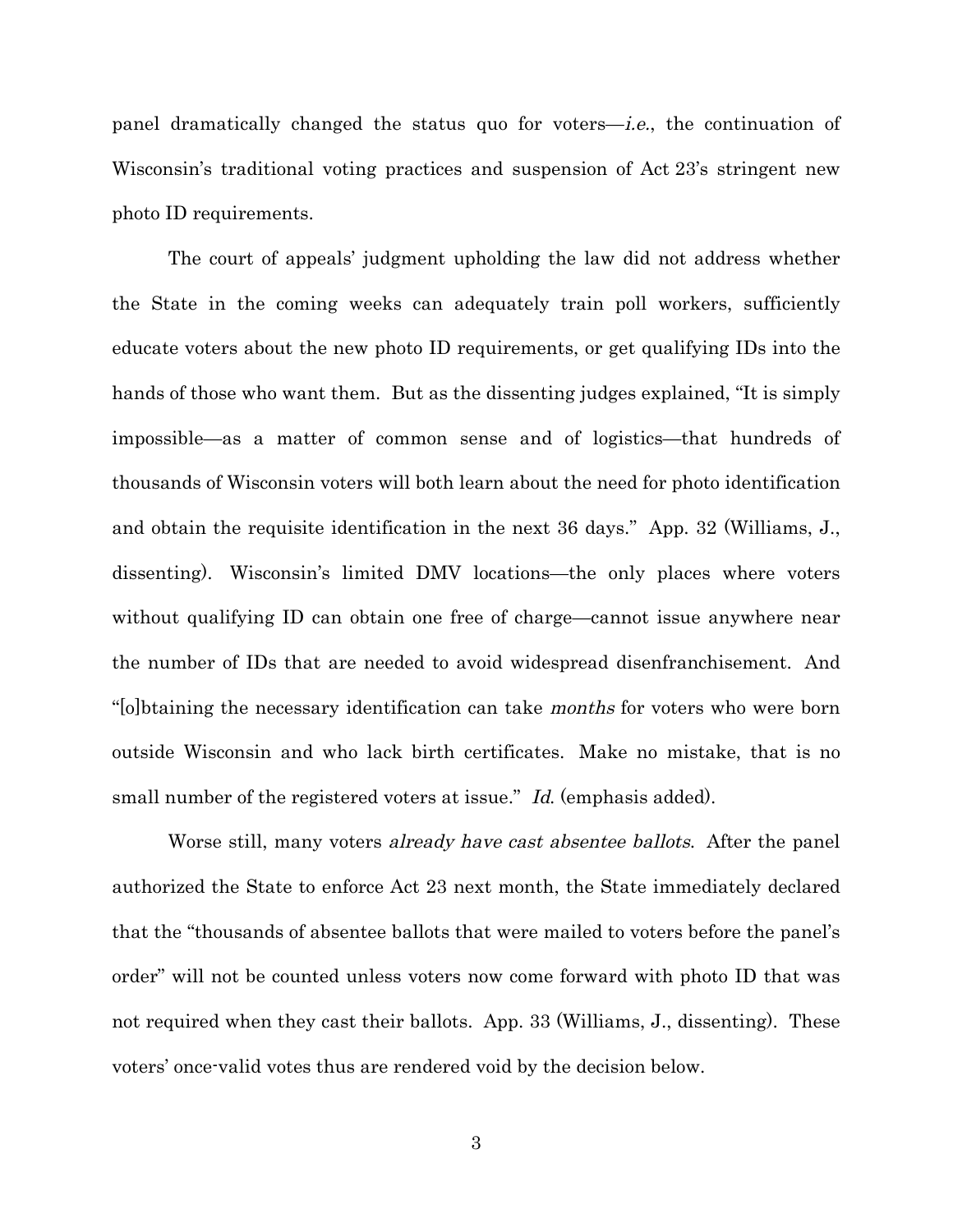"Changing the rules so soon before the election is contrary not just to the practical realities of an impending election, but it is inconsistent with [this Court's] approach to such cases." Id. (Williams, J., dissenting). Eleventh-hour changes to voting requirements "can themselves result in voter confusion and consequent incentive to remain away from the polls," a risk that that increases "[a]s an election draws closer." Purcell v. Gonzalez, 549 U.S. 1, 4–5 (2006). Many voters, unsure of what identification is now required to vote, will likely stay home from the polls, while others will be turned away.

On the other side of the ledger, the State made no factual showing at trial and the panel made no mention—of any harm to the State from postponing implementation of the new voter ID law until after the election. The panel's decision thus is "guarding against a problem"—in-person voter fraud—that Wisconsin "does not have and has never had." App. 37 (Williams, J., dissenting). "The state has conducted hundreds of elections without a voter identification requirement. It had been preparing for months to do the same again," until the panel changed the rules at the last minute. App. 36 (Williams, J., dissenting).

The electorate should never have to suffer chaos and confusion on the eve of a major election. This Court should stay the Seventh Circuit's judgment pending the filing and disposition of a petition for a writ of certiorari. Until then, "the status quo before the panel's order should be restored—the status quo that all Wisconsin had been operating under, and the status quo that if not restored will irreparably harm registered voters in Wisconsin." App. 34 (Williams, J., dissenting).

4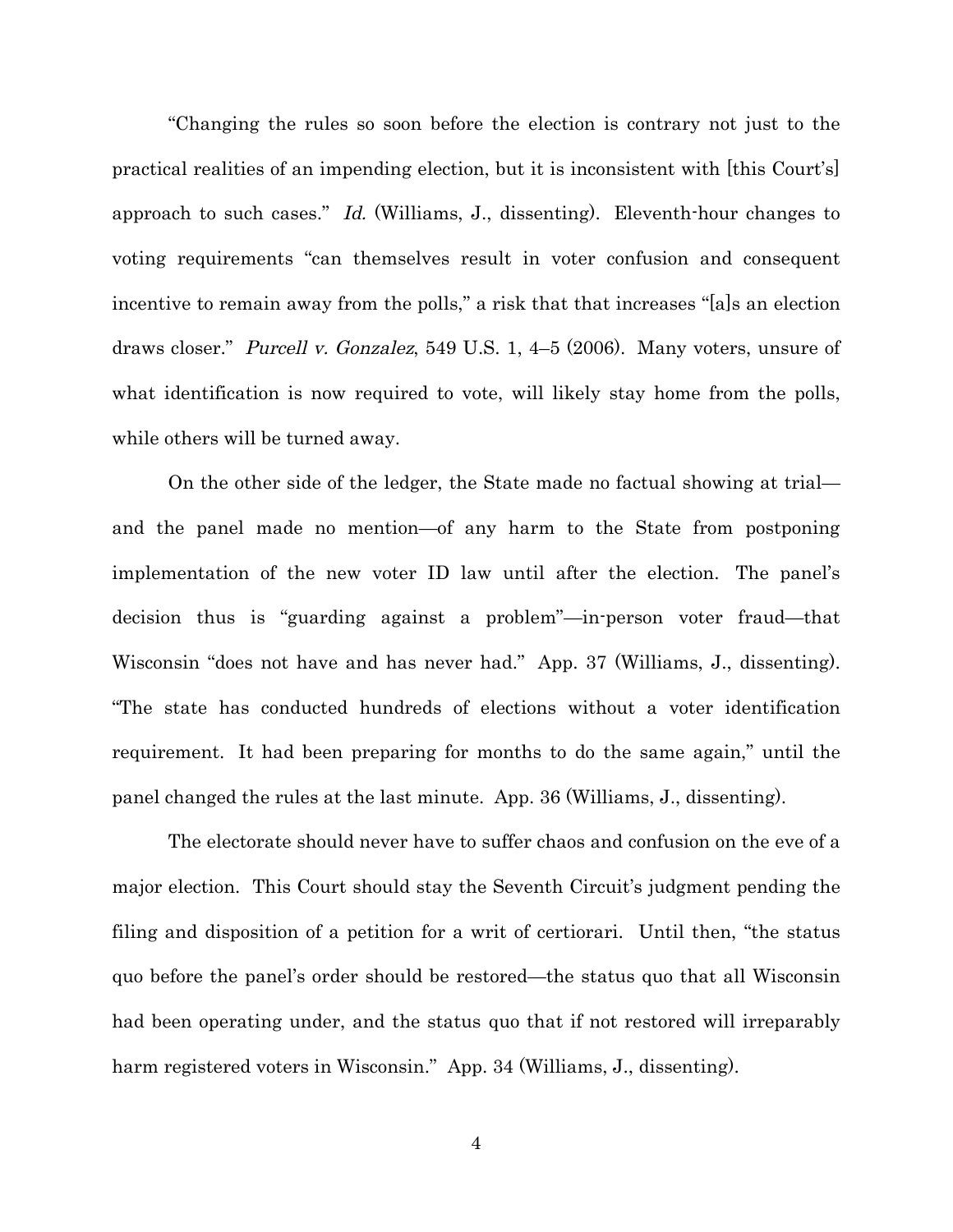#### Background

1. Wisconsin's Act 23, enacted on May 25, 2011, requires Wisconsin voters to produce one of several specified forms of photo identification in order to cast a ballot. App. 65–66. Voters who do not have a qualifying ID can obtain one at a DMV location, but only if they produce documents, typically including a certified birth certificate, proving citizenship or legal presence, name and date of birth, identity, and Wisconsin residency. App. 87–90. The ostensible purpose of this measure is to combat in-person voter fraud—that is, when a person appears at the polls and attempts to vote as someone else. App. 72–78. Act 23 is among "the most restrictive voter identification law[s] in the United States." Order for Judgment and Judgment Granting Declaratory and Injunctive Relief, Milwaukee Branch of the NAACP v. Walker, No. 11 CV 5492 (Wis. Cir. Ct. July 17, 2012).

The Wisconsin legislature deferred enforcement of Act 23 for eight months until the low-turnout local primaries in February 2012. During this eight-month period, the legislature directed State officials to "conduct a public informational campaign," "[e]ngage in outreach to identify and contact groups of electors who may need assistance," and affirmatively "provide assistance" to those people needing it. 2011 Wis. Act 23,  $\S$  95, 144(1)–(2). Despite these efforts, the enforcement of Act 23 in February 2012 caused significant confusion, mistakes, and burdens, and some registered voters were outright denied the opportunity to cast a ballot. See Trial Tr. 153–54, 172–73, 376–77, 416–17, 433, 436, 2063. A Wisconsin state court enjoined the Act two weeks after the February 2012 primary. Order Granting Motion for Temporary Injunction, Milwaukee Br. of the NAACP v. Walker, No. 11 CV 5492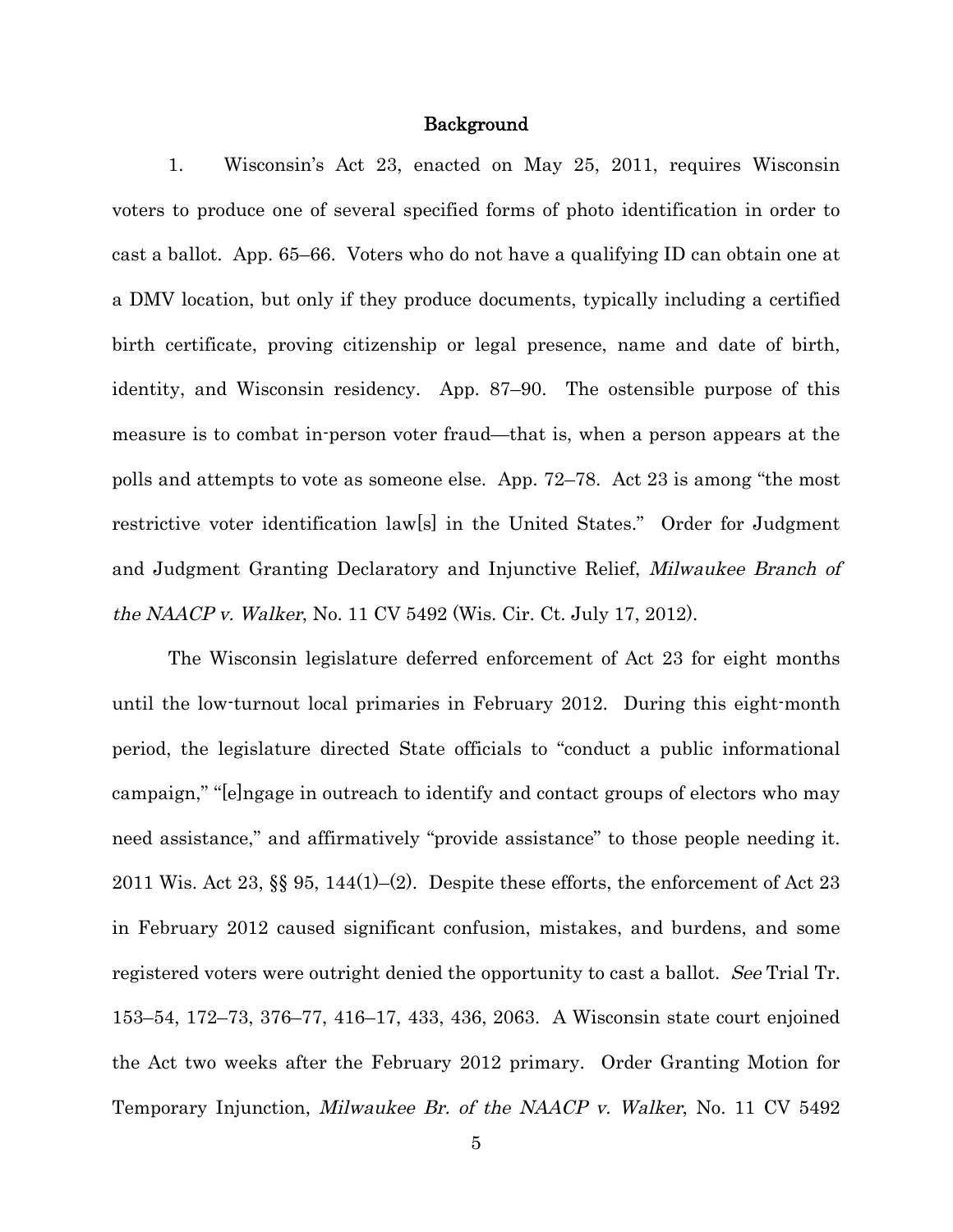(Wis. Cir. Ct. Mar. 6, 2012). The Act remained enjoined under various state and federal court orders for the following 30 months.<sup>1</sup> During this 30-month period, the State suspended voter ID training and outreach efforts. See Trial Tr. 1922, 1955– 57; Patrick Marley, Elections board requests \$460,000 for voter ID campaign, MILWAUKEE J. SENTINEL (Sept. 30, 2014), http://tinyurl.com/kl8b5k5.

2. Plaintiffs filed suit in the Eastern District of Wisconsin to enjoin enforcement of Act 23 on grounds that it would disproportionately disenfranchise Black and Latino voters in violation of Section 2 of the Voting Rights Act (52 U.S.C. § 10301), and would impose an unjustifiable burden on voters in violation of the Fourteenth Amendment. In November 2013, the district court conducted a twoweek bench trial at which the parties presented 43 fact witnesses, six expert witnesses, and introduced thousands of pages of documentary evidence.<sup>2</sup>

In an exhaustive 90-page decision, the district court permanently enjoined Wisconsin's voter ID law under Section 2 and the Fourteenth Amendment. App. 62–151 (Apr. 29, 2014 Order). The court found that "approximately 300,000 registered voters in Wisconsin, roughly 9% of all registered voters, lack a qualifying ID" needed to vote under Act 23. App. 84. The court reached the "inescapable" conclusion that Act 23 would "disproportionately" burden and disenfranchise Black

<sup>1</sup> App. 38–127 (district court injunction); Decision and Order Granting Summary Declaratory Judgment and Permanent Injunction at 6, League, No. 11-CV-4669 (Dane Cnty. Cir. Ct., Mar. 12, 2012); Order Granting Motion for Temporary Injunction at 4, NAACP , No. 11-CV-5492 (Dane Cnty. Cir. Ct., Mar. 6, 2012).

<sup>&</sup>lt;sup>2</sup> This consolidated case involves two lawsuits. The Frank case was filed on December 13, 2011. The LULAC case was filed on February 23, 2012.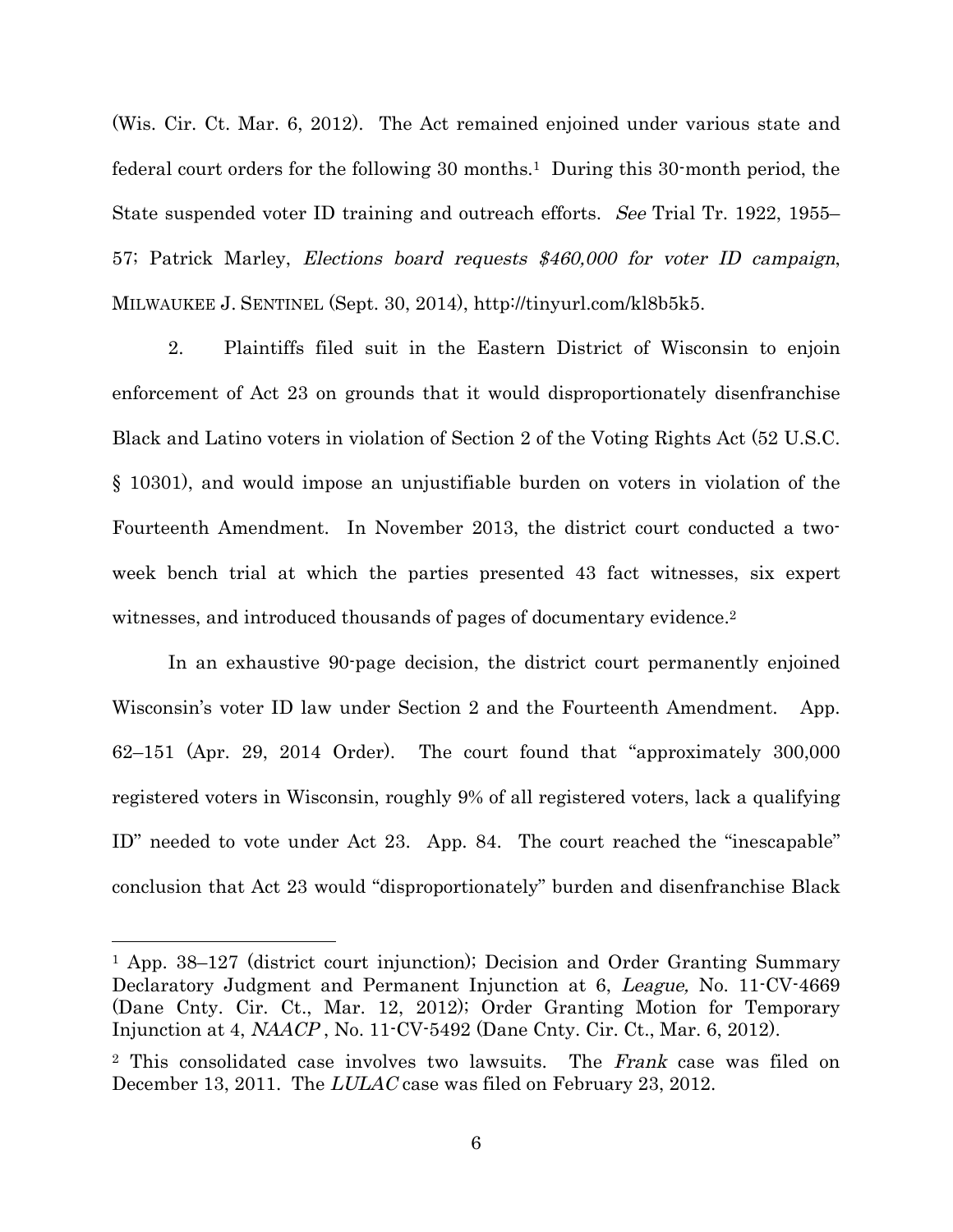and Latino voters in Wisconsin. App. 120. The court found that while many registered voters might obtain acceptable IDs with sufficient (occasionally "tenacious") efforts, many others could not. App. 93 & n.17, 98–99.

The district court acknowledged the State's interest in "[d]etecting and preventing in-person voter-impersonation fraud." App. 48. But the court found that, after two years of litigation, "[t]he defendants could not point to a single instance of known voter impersonation occurring in Wisconsin at any time in the recent past," and "it is exceedingly unlikely that voter impersonation will become a problem in Wisconsin in the foreseeable future." App. 72–73; see also 74–78.

The district court also acknowledged the State's interest in "promoting confidence in the integrity of the electoral process." App. 78–78. On this point, the court found that "photo ID requirements have no effect on confidence or trust in the electoral process" in Wisconsin. App. 79. To the contrary, such laws may "undermine the public's confidence in the electoral process as much as they promote it." Id. Voter ID laws "caus[e] members of the public to think that the photo ID requirement is itself disenfranchising voters and making it harder for citizens to vote, thus making results of elections less reflective of the will of the people." App. 81. Specifically, Wisconsin voters testified that "Act 23 will exacerbate the lack of trust that the Black and Latino communities already have in the system," and that "Act 23 is designed to keep certain people from voting" and "to confuse voters." Id. Moreover, "the publicity surrounding photo ID legislation creates the false perception that voter-impersonation fraud is widespread, thereby needlessly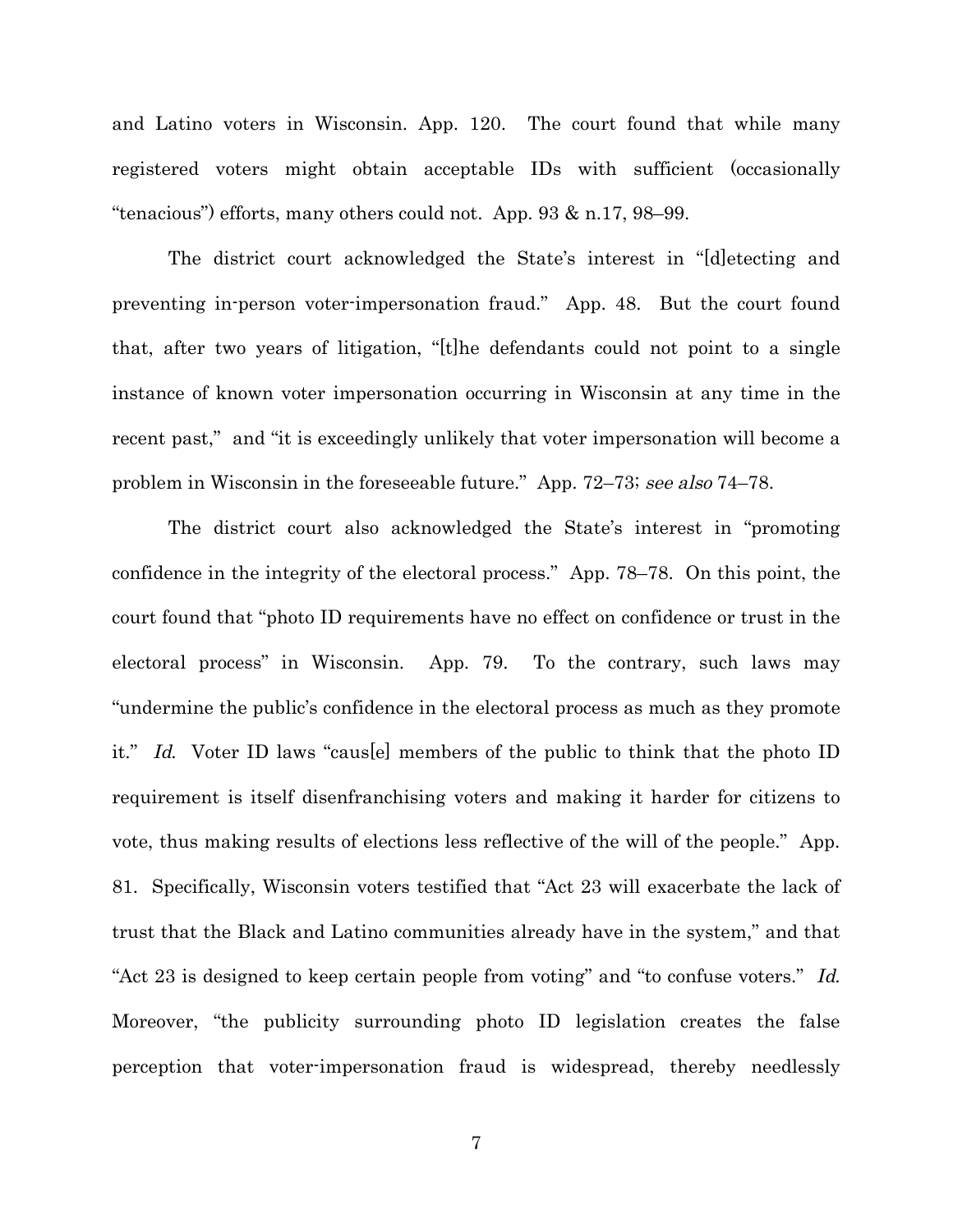undermining the public's confidence in the electoral process." App. 79 (citing unrebutted testimony of plaintiffs' expert and letter from the Wisconsin Government Accountability Board to the Wisconsin legislature).

The court denied the State's motion to stay the injunction pending appeal, concluding "that it is absolutely clear that Act 23 will prevent more legitimate votes from being cast than fraudulent votes." App. 99.

3. On appeal before the Seventh Circuit, the United States filed an amicus curiae brief supporting plaintiffs on both the Section 2 and Fourteenth Amendment claims and expressing the growing national significance of the issues presented in this case. Brief for the United States as Amicus Curiae Supporting Plaintiffs-Appellees and Urging Affirmance, Frank v. Walker, Nos. 14-2058 & 14- 2059 (7th Cir. filed July 30, 2014) (ECF 43).

On September 11, 2014—the day before oral argument in the Seventh Circuit—the State adopted an "Emergency Rule" to modify the procedures to obtain a voter ID at a DMV location. See Wisconsin Dep't of Transportation, EmR14 (Sept. 11, 2014), http://tinyurl.com/mdrk4aq. Wisconsin adopted this "Emergency Rule" following decisions of the Wisconsin Supreme Court. See League of Women Voters v. Walker, 851 N.W.2d 302 (Wis. July 31, 2014); Milwaukee Branch of the NAACP v. Walker, 851 N.W.2d 262 (Wis. July 31, 2014). The Wisconsin Supreme Court held that Act 23 imposed a "severe burden" on voters that other jurisdictions have characterized as a "de facto poll tax." NAACP, 851 N.W.2d 262, ¶¶ 50, 60, 62. The court adopted a "saving construction" of DMV regulations that supposedly would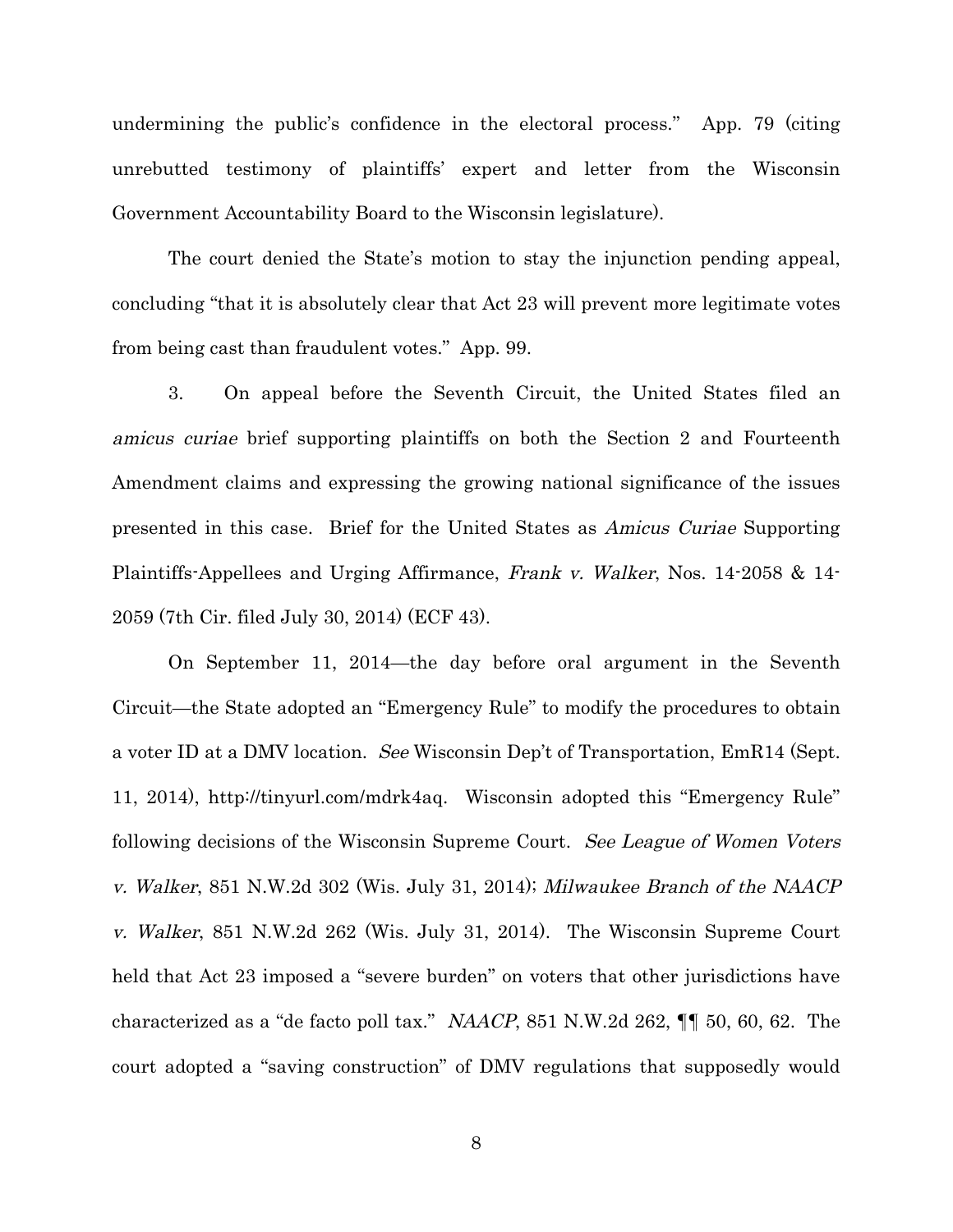lessen the burden on voters and eliminate fees to obtain a qualifying ID needed to vote. Id.  $\llbracket \cdot \rrbracket$  69–70. Based on that "saving construction," the state high court lifted the state court injunctions against enforcement of Act 23. The State's "Emergency Rule" purports to implement this "saving construction."

At oral argument before the Seventh Circuit on September 12, the State requested an immediate stay of the district court's permanent injunction, arguing that the Emergency Rule would reduce the burden on voters attempting to obtain a qualifying ID. App. 26, 42. Later that day, the panel issued a one-page order "stay[ing] the injunction issued by the district court" and inviting the State to "enforce the photo ID requirement in this November's elections." App. 42.

On September 26, the panel denied plaintiffs' motion for reconsideration, and the Seventh Circuit denied rehearing en banc of the stay order "by an equally divided court." App. 40. On September 30, the panel issued a *per curiam* opinion respecting its September 12 stay order. Concurrently, Judge Williams—joined by Chief Judge Wood and Judges Posner, Rovner, and Hamilton—issued an opinion dissenting from the denial of rehearing en banc. App. 31–38. The dissent concluded that the panel "should not have altered the status quo so soon before [the November] elections. And that is true whatever one's view of the merits of the case." App. 31, 34 (separately finding the panel's view of the merits to be "dead wrong").

4. On October 2, plaintiffs filed an emergency application in this Court to vacate the panel's stay. On October 6, the court of appeals issued its judgment

9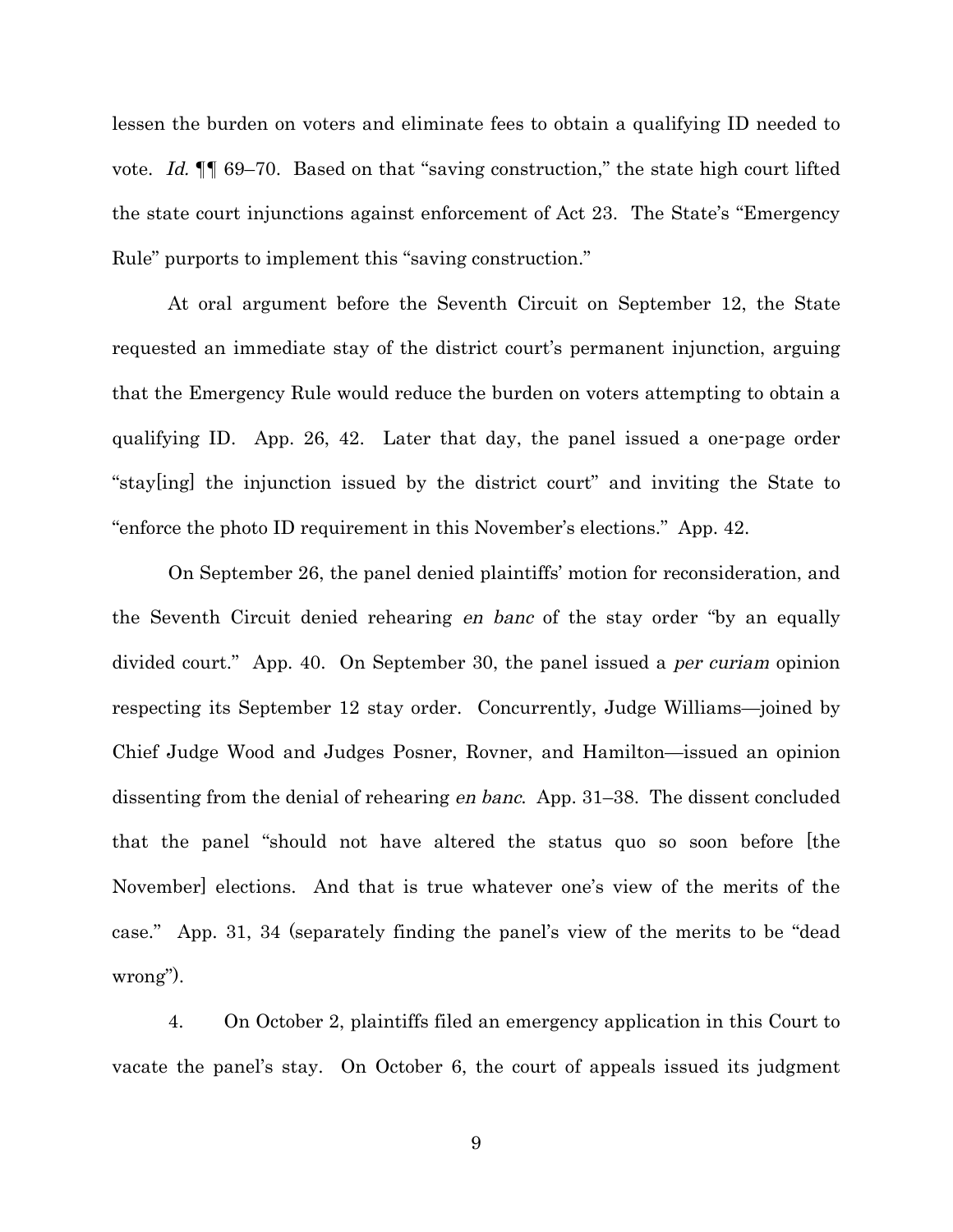reversing the district court's decision on the merits. On the Fourteenth Amendment claim, the panel held that Crawford v. Marion County Election Board, 553 U.S. 181 (2008), "requires us to reject a constitutional challenge to Wisconsin's statute." App. 14. The panel acknowledged that "Wisconsin's law differs from Indiana's law" and that the factual record in this case differs from the record in Crawford. App. 3–4. But the panel concluded that none of those differences warranted a different result. On the Section 2 claim, the panel recognized that the district court found "a disparate outcome"—that is, Act 23 imposes a greater burden on Blacks and Latinos seeking to exercise the franchise. App. 17. The panel concluded, however, that this disparate outcome "do[es] not show a 'denial' of anything by Wisconsin, as  $\S2(a)$ requires; unless Wisconsin makes it needlessly hard to get photo ID, it has not denied anything to any voter." Id.

On October 7, plaintiffs asked the Seventh Circuit to stay its judgment pending this Court's review. The court of appeals has not yet decided that motion. However, given these "most extraordinary circumstances" on the eve of an election and the en banc Seventh Circuit's earlier refusal to vacate the stay by an equally divided court, S. Ct. R. 23.3, plaintiffs are filing this application now. Plaintiffs have no other avenue in which to seek the relief sought here.

#### Reasons for Granting the Stay

The standards for granting a stay of a court of appeals' judgment pending disposition of a petition for certiorari are "well settled." Deaur v. United States, 483 U.S. 1301, 1302 (1987) (Rehnquist, C.J., in chambers). A Circuit Justice may grant a stay if there is "a reasonable probability that certiorari will be granted," a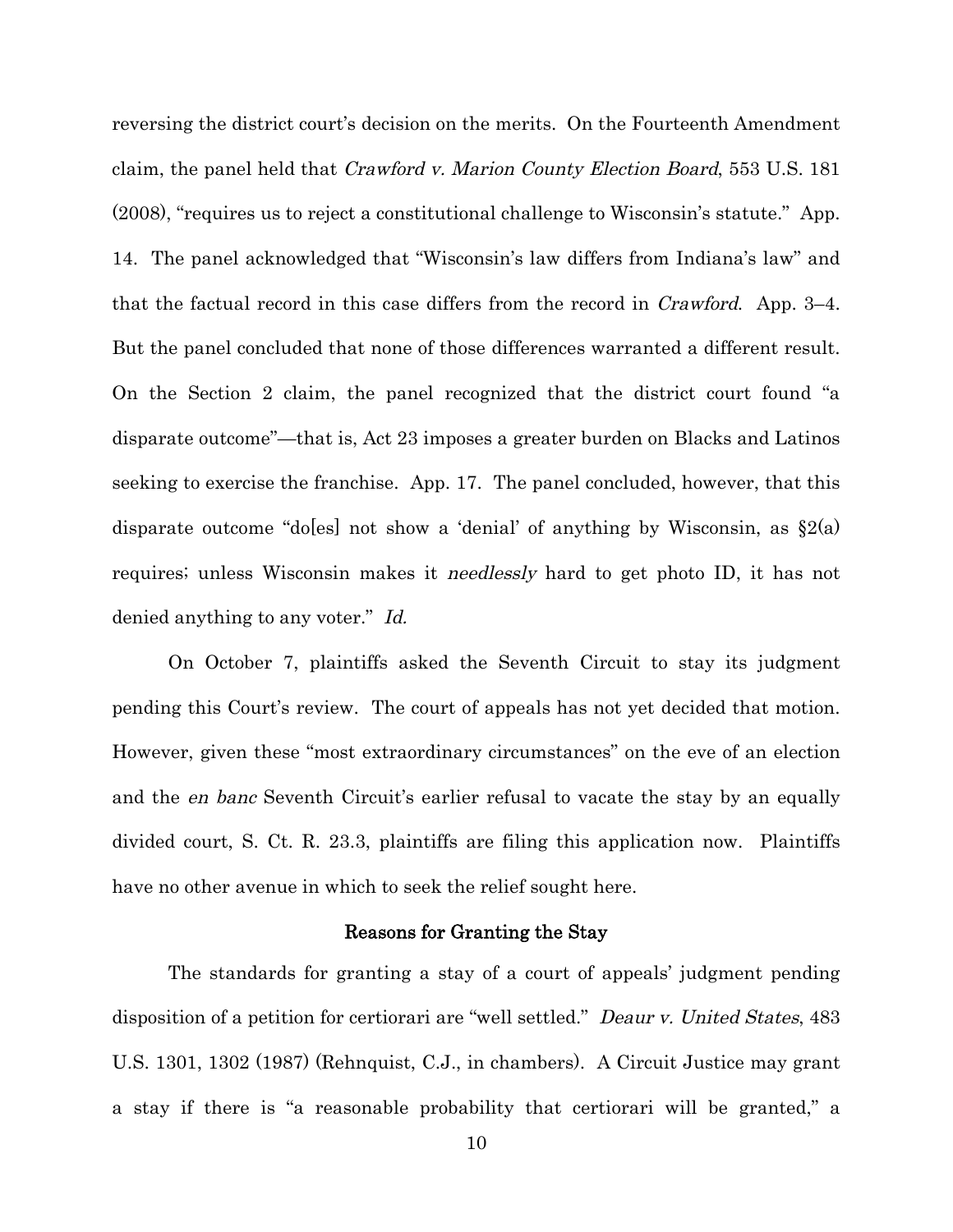"significant possibility that the judgment below will be reversed," a "likelihood of irreparable harm (assuming the correctness of the applicant's position) if the judgment is not stayed," and the "balance of equities" supports a stay. Barnes v.  $E$ . Systems, Inc. Group Hosp. Med. & Surgical Ins. Plan, 501 U.S. 1301, 1302, 1305 (1991) (Scalia, J., in chambers). This case meets all of those requirements.

### I. The Seventh Circuit's Judgment Will Cause Chaos at the Polls and Will Disenfranchise Many Thousands of Voters in November

The "right to vote freely for the candidate of one's choice is of the essence of a democratic society, and any restrictions on that right strike at the heart of representative government." Reynolds v. Sims, 377 U.S. 533, 555 (1964). "Other rights, even the most basic, are illusory if the right to vote is undermined." Wesberry v. Sanders, 376 U.S. 1, 17 (1964). Disenfranchisement is the epitome of irreparable harm.

Casting aside these principles, the Seventh Circuit's decision would thrust Wisconsin's election machinery into disarray by changing the voting rules at the last minute and by disenfranchising hundreds of thousands of registered Wisconsin voters who lack a qualifying ID under Act 23. Absent this Court's immediate intervention, the decision below will deny those voters the opportunity to cast a ballot unless they learn about the newly applicable photo ID requirement and manage to procure a qualifying photo ID between now and the election in 27 days―a Herculean task that common sense, the district court, and five judges of the Seventh Circuit concluded would be "simply impossible." App. 32.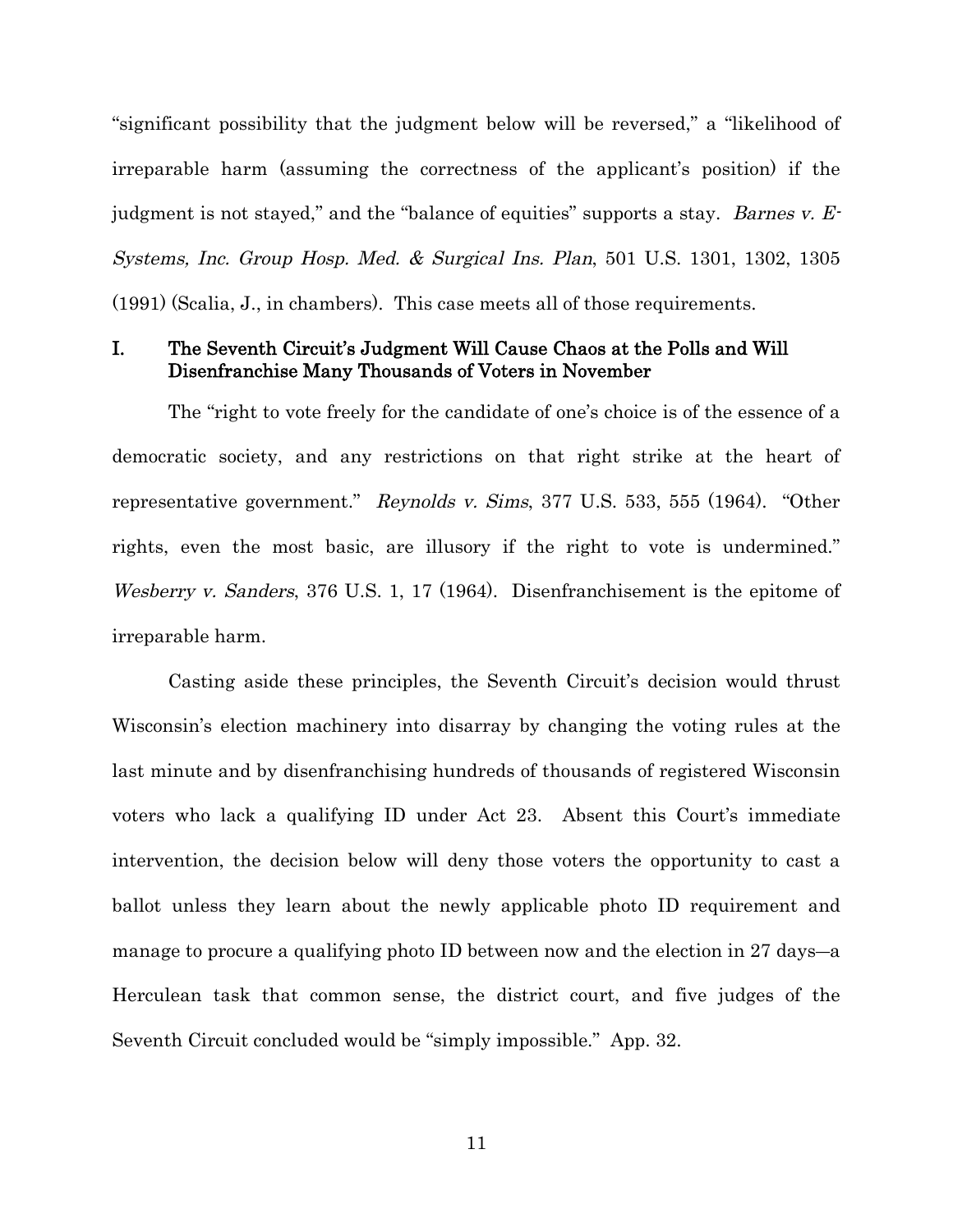The district court found that Act 23 will lead to "the disenfranchisement of up to 10% of Wisconsin's registered voters." App. 37 (Williams, J., dissenting). The dissent was right to call this outcome "shocking" and a "brazen" position for a State to take with respect to its own citizens. App. 32. The panel, by contrast, laid blame on voters who, over the past three years, did not "scrounge up a birth certificate and stand in line at the office that issues drivers' licenses." App. 8. Of course, Act 23 was enjoined during nearly all of that period, when the law would have operated as a "de facto poll tax." NAACP, 851 N.W.2d at 275, ¶ 50. The panel's assumption that all citizens can readily "scrounge up" is insensitive and divorced from reality. For instance, the record shows that elderly African Americans who were born in the Jim Crow South frequently have no birth certificates because those States often did not issue birth certificates to African Americans. App. 92 n.17, 124 n.36. The same is true for the court's notion that folks can readily "stand in line." The record shows that elderly and disabled citizens often face challenges travelling to a DMV and standing in line. So, too, do people with working-class jobs. App. 91–94.

Separate from the legality of Act 23, the State cannot effectively implement the law's photo ID requirements instantaneously, like the flip of a switch. As Judge Kavanaugh of the D.C. Circuit explained for the three-judge district court in *South* Carolina v. United States, the fact that a legislature has provided a lengthy period for voter education and poll-worker training before new voter ID requirements take effect "strongly suggest[s] that these steps cannot be adequately completed" in a truncated time, especially just weeks before a major election. 898 F. Supp. 2d 30,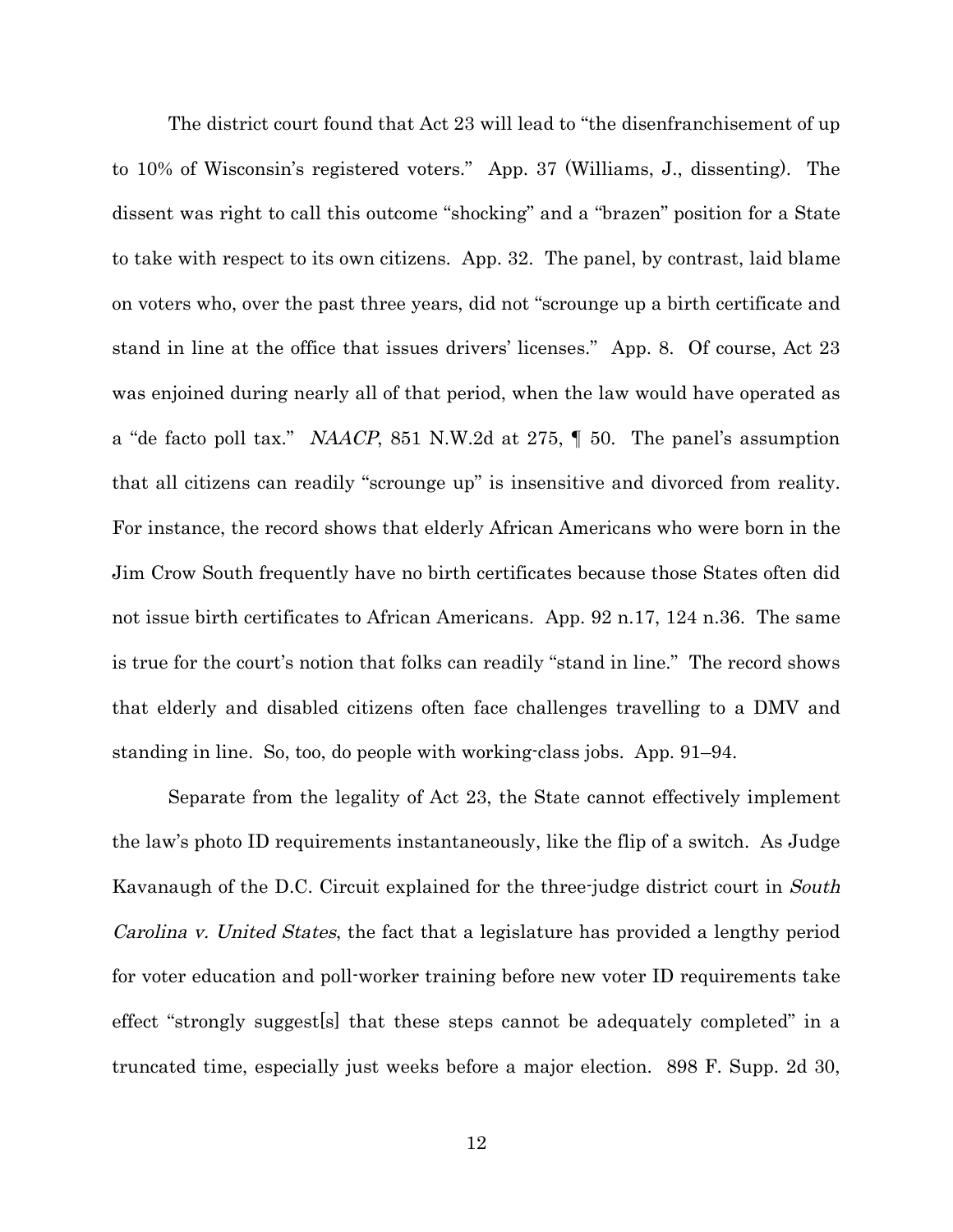49 (D.D.C. 2012). Here, Wisconsin's legislature decided in 2011 that at least eight months would be necessary for an adequate "public information campaign," outreach to voters, and actually "provid[ing] assistance" to voters needing it. 2011 Wis. Act 23  $\S$  95, 144(1)–(2). Act 23 "was designed to have a rollout period of 8 months before a primary and 16 months before a general election—not mere weeks." App. 36 (Williams, J., dissenting). The State has acknowledged that 25% of registered voters do not know that they need a qualifying photo ID to vote in the upcoming election. Opp. to Appl. to Vacate Stay at 3–4 (No. 14A352).

Wisconsin does not have the infrastructure or bandwidth to implement the necessary measures in the next four weeks. The Wisconsin DMV has only 92 offices statewide. App. 91. In 48 counties representing over a quarter of Wisconsin's voting age population, those offices are open only two days a week for a total of ten hours—"and these are weekdays, not weekends." App. 32 (Williams, J., dissenting). Between now and Election Day, DMV offices in 11 Wisconsin cities will be open three or fewer days; two will not be open at all. Voters in each of these cities must travel at least 12 miles to get to the next-closest DMV office; some voters would need to travel as far as 26 miles. This is a potentially insurmountable burden for citizens who, by definition, do not have driver's licenses.<sup>3</sup>

Given these practical impediments, the panel wholly misses the mark when it states that "all we know from the fact that a particular person lacks a photo ID is

<sup>&</sup>lt;sup>3</sup> Location and hours and dates of operation of DMV service centers can be found using State's "Find my closest DMV" tool, http://tinyurl.com/p9u7bjl.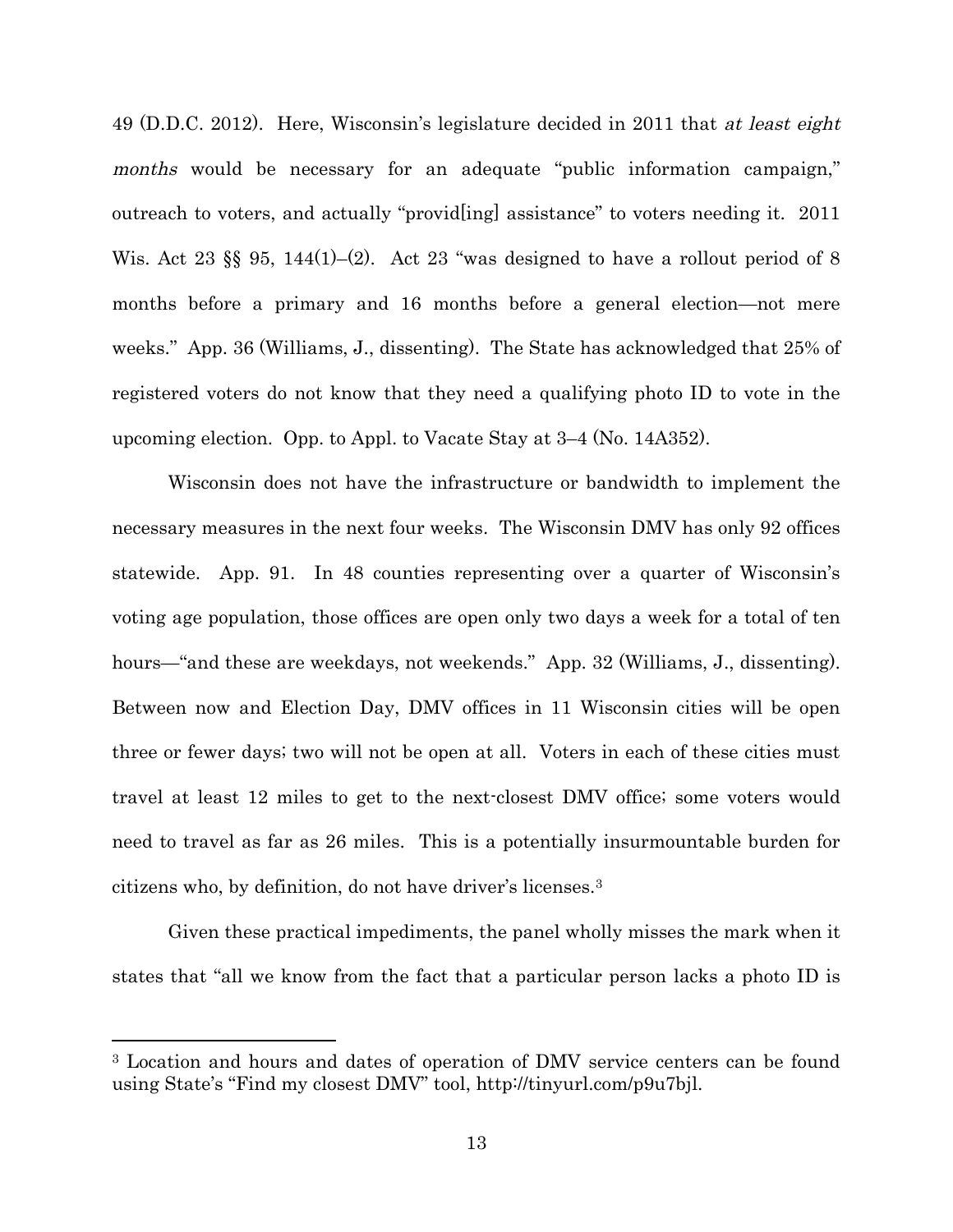that he was unwilling to invest the necessary time [to get one]." App. 8. But hundreds of thousands of registered voters without qualifying ID had no reason to "invest the necessary time," id., until the Seventh Circuit's decision changed the status quo weeks before the election. The question now is whether those among the 10% of Wisconsin voters who are willing to "invest the time" and wish to vote in the upcoming election will learn of the new voter ID requirement and will be able to obtain a qualifying ID, now that it is incumbent upon them to do so. They cannot.

The Wisconsin DMV issues approximately 220 new IDs per day statewide.<sup>4</sup> At that rate, the State will issue fewer than 10,000 new IDs between now and Election Day. Even if the State does so, that would still leave at least 290,000 registered Wisconsin voters without a qualifying ID who would be unable to vote on November 4. In order to issue qualifying IDs to all 300,000 registered voters who do not have one, DMV would need to issue over 9,000 IDs per day—seven days per week—between now and Election Day.

After Act 23 was passed, the State earmarked \$2 million for training and outreach about the new law, had full-time employees dedicated to implementing the law, and had State officials and others make over 150 presentations to voters and election officials throughout the State about Act 23's requirements. See Trial Tr. 1921–22, 1944–46. The State now has no funds available for public information or outreach to ensure voters are aware of the "emergency" implementation of Act 23,

<sup>4</sup> Dee J. Hall & Doug Erickson, State has no budget for voter ID, agencies say, WIS. STATE J. (Sept. 21, 2014), http://tinyurl.com/msvtpb8.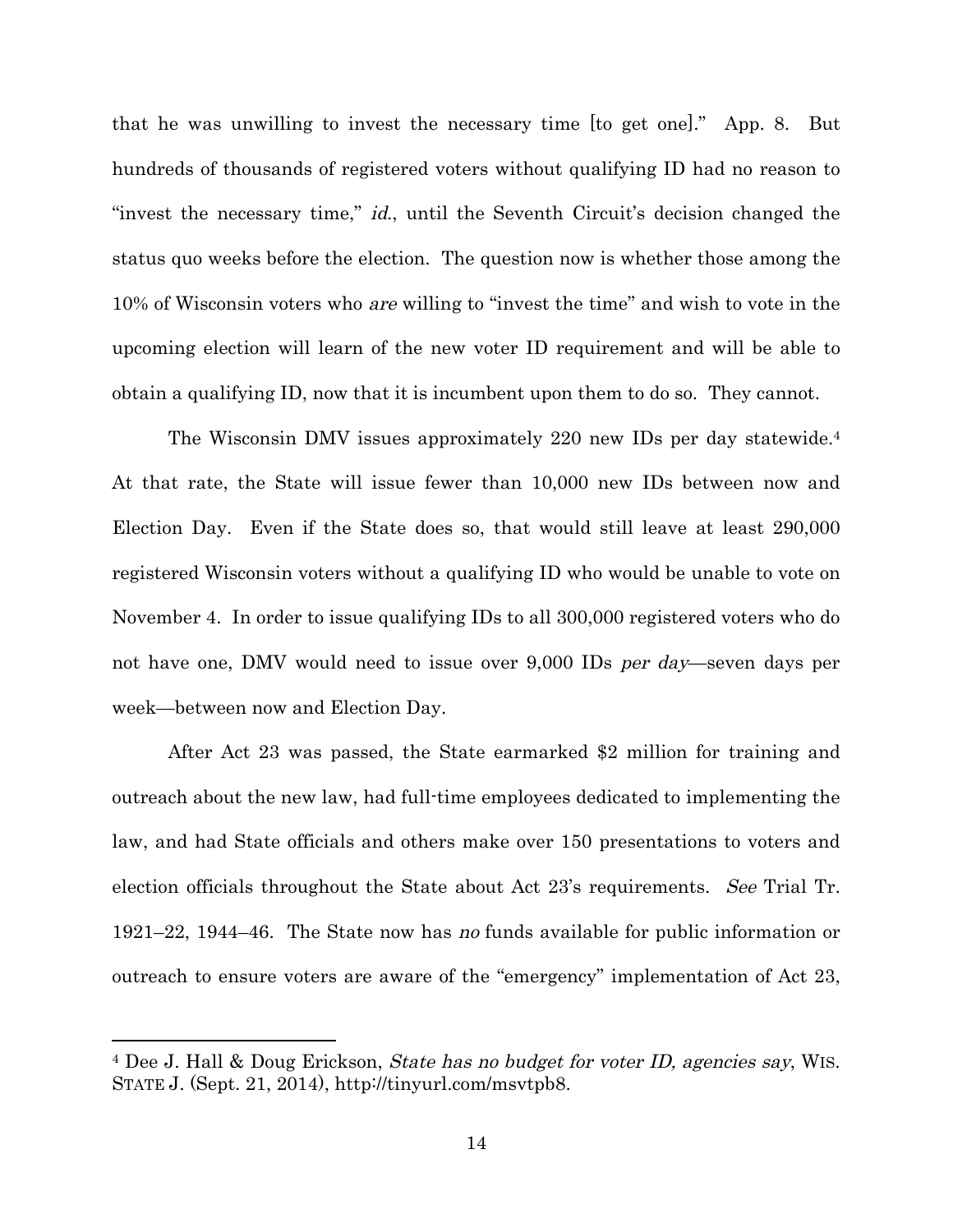let alone adequate funds to assist huge numbers of voters in obtaining voter IDs.<sup>5</sup> Last week, Wisconsin's Government Accountability Board requested \$460,000 from the legislature to educate voters about the new ID requirement, but those efforts appear to be going nowhere.<sup>6</sup> Even if funds are later appropriated, it would be too late. Numerous officials—including the chief election officials for Wisconsin's two largest cities, Milwaukee and Madison—have acknowledged that there is not enough time to educate and assist voters or train poll workers.<sup>7</sup>

The irreparable harm to absentee voters is even more acute. State officials mailed nearly 12,000 absentee ballots to registered Wisconsin voters before the Seventh Circuit stayed the injunction on September 12. The instructions provided with those ballots did not include a photo ID requirement, and many voters have already completed and returned those absentee ballots.<sup>8</sup> After the Seventh Circuit stayed the district court's permanent injunction, the State declared that those

<sup>&</sup>lt;sup>5</sup> Hall & Erickson, *State has no budget*, *supra* note 4.

<sup>6</sup> Editorial Board, GAB calm in middle of political storm, WIS. STATE J. (Oct. 5, 2014), http://tinyurl.com/lglbw4h (Senate Majority Leader "questioned the expense, creating confusion about whether the money is available or not"; a budget committee meeting to consider the proposal was cancelled shortly thereafter).

<sup>&</sup>lt;sup>7</sup> Hall & Erickson, *State has no budget, supra* note 4 (Executive Director of the Milwaukee Election Commission stating "there is not proper time to educate all voters . . . and ensure they're also able to cast a ballot on Election Day"); Zoe Sullivan, Wisconsin Voter ID Ruling Threatens Chaos On Election Day, THE GUARDIAN (Sept. 23, 2014) (Madison clerk stating "implementation of the voter ID law at this late date . . . likely will cause significant confusion for voters and poll workers and cause disruptions and delays at the polls"), http://tinyurl.com/mgp3rq3.

<sup>8</sup> Dee J. Hall, Absentee ballots already cast will need photo ID, elections official says, BARABOO NEWS REPUBLIC (Sept. 17, 2014), http://tinyurl.com/pkfj353; Patrick Marley, Voters who returned absentee ballots must send ID copies, MILWAUKEE J. SENTINEL (Sept. 16, 2014), http://tinyurl.com/neabkok.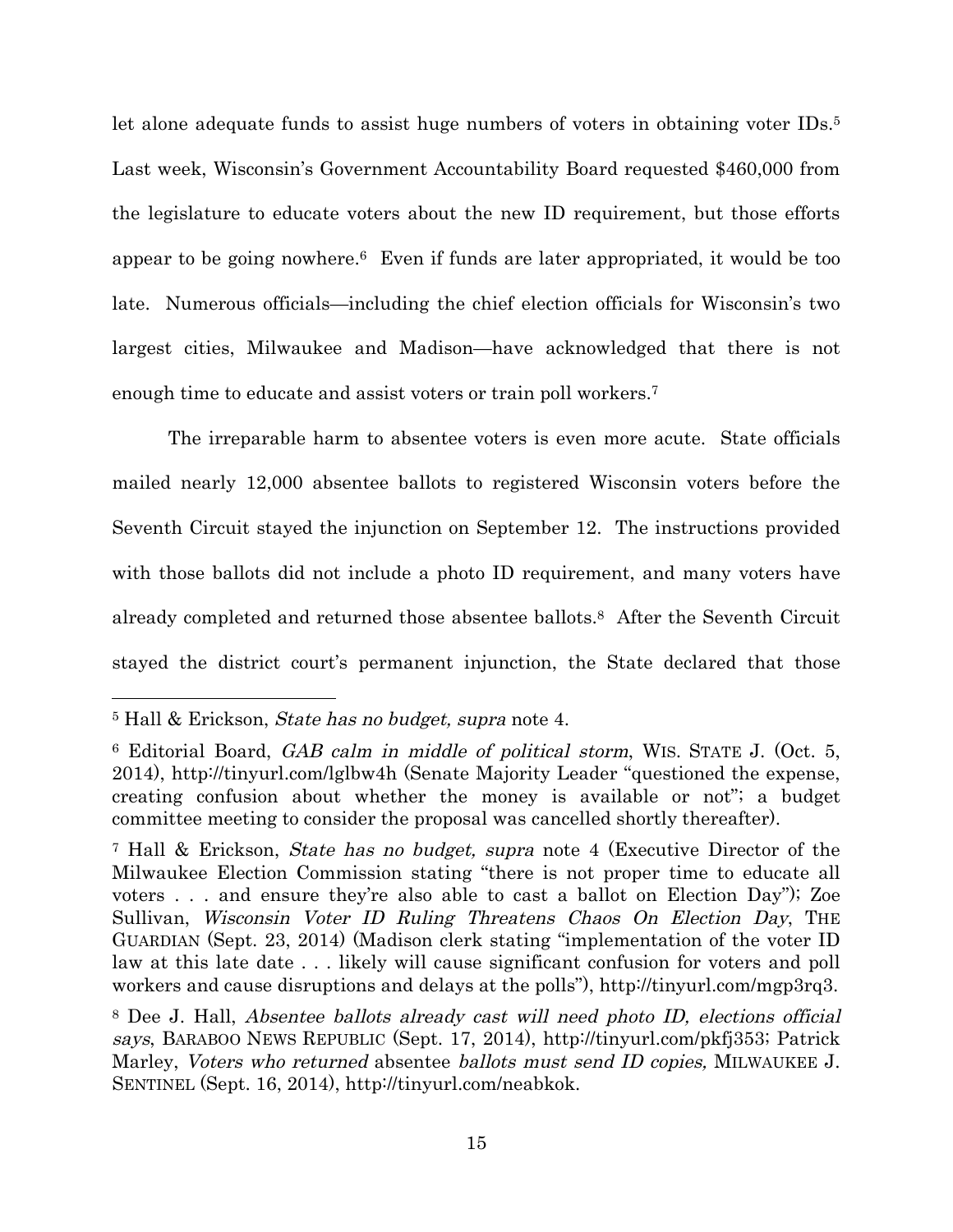ballots will not be counted unless the voters who cast them now come forward with photocopies of their qualifying IDs.<sup>9</sup> To be clear: "those thousands of absentee ballots that were mailed to voters before the panel's order . . . do not count when returned in the manner their instructions direct, for they do not comply with the Wisconsin voter identification law." App. 33 (Williams, J., dissenting).

This after-the-fact disenfranchisement of thousands of registered Wisconsin voters who sought to exercise the franchise is unconscionable and unconstitutional. Numerous voters already have cast ballots in accordance with "the instructions of the officials charged with running the election." Griffin v. Burns, 570 F.2d 1065, 1076 (1st Cir. 1978). A State violates a citizen's right to vote—and their due process right to have the vote counted—by invalidating the ballot based on a subsequent change in voting requirements. See id. This rule has been adopted by a majority of the circuits—in stark contrast to the decision below.<sup>10</sup>

<sup>9</sup> Memorandum from M. Haas, Elections Division Administrator, on Voter Photo ID and Absentee Ballots for 2014 General Election to Wisconsin County Clerks, Wisconsin Municipal Clerks, City of Milwaukee Election Comm'n, Milwaukee County Election Comm'n (Sept. 16, 2014), http://tinyurl.com/qy5asum.

<sup>10</sup> See Ne. Ohio Coal. for Homeless v. Husted, 696 F.3d 580, 597 (6th Cir. 2012) ("[S]ubstantial changes to state election procedures and/or the implementation of non-uniform standards run afoul of due process if they result in significant disenfranchisement and vote dilution. So too do state actions that induce voters to miscast their votes."); Hoblock v. Albany Cnty. Bd. of Elections, 422 F.3d 77, 98 (2d Cir. 2005) ("when election officials refuse to tally absentee ballots that they have deliberately (even if mistakenly) sent to voters, such a refusal may violate the voters' constitutional rights"); Bennett v. Yoshina, 140 F.3d 1218, 1226–27 (9th Cir. 1998) ("a court will strike down an election on substantive due process grounds if two elements are present: (1) likely reliance by voters on an established election procedure and/or official pronouncements about what the procedure will be in the coming election; and (2) significant disenfranchisement that results from a change Footnote continued on next page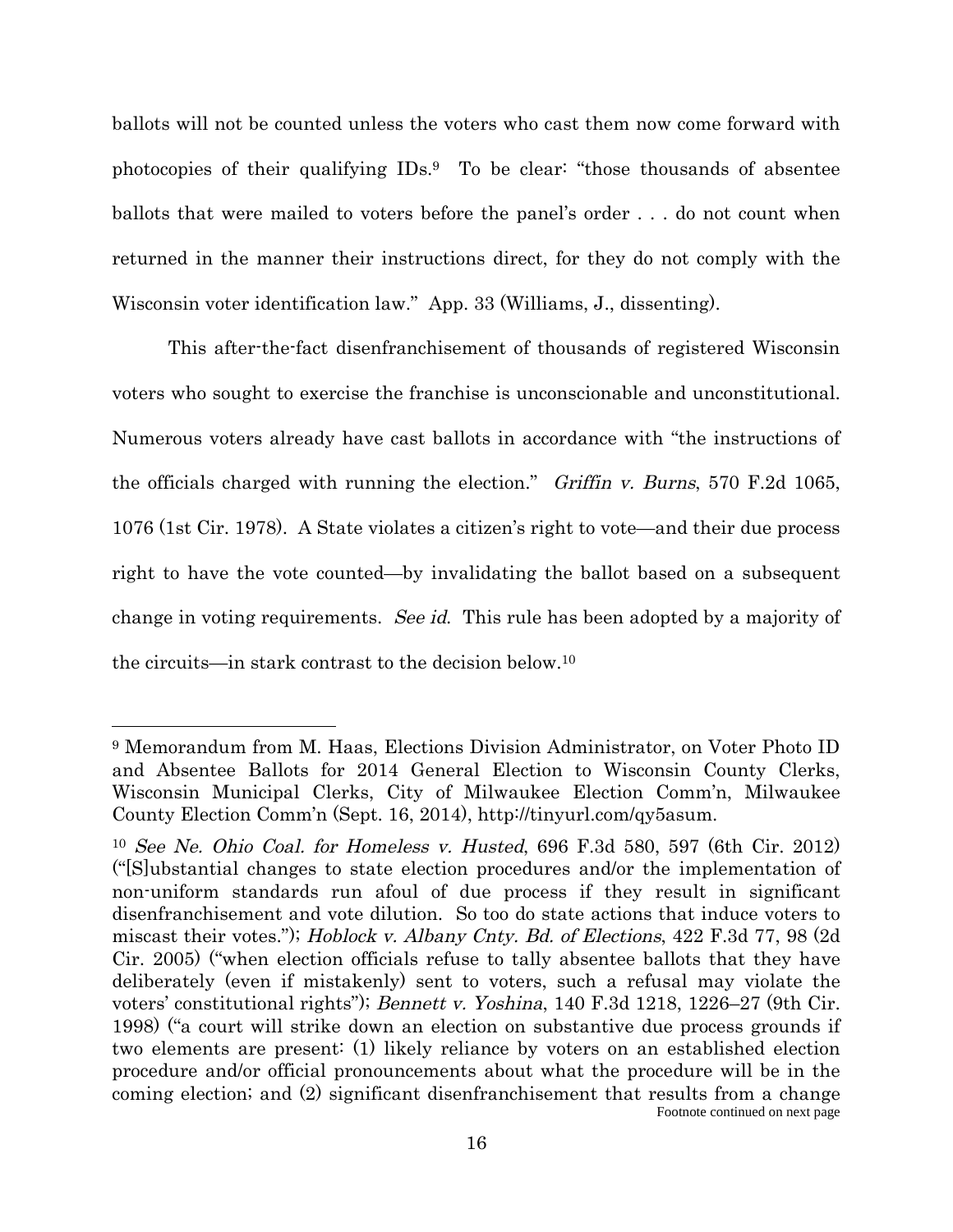#### II. There Is a Reasonable Probability That This Court Will Grant Certiorari

This case presents two issues of paramount national importance that plainly warrant this Court's review.

First, this case presents an ideal opportunity to answer questions unresolved in Crawford, where the plurality found that plaintiffs had not developed a record on key issues concerning Indiana's voter ID law. 553 U.S. at 200–01, 203 n.20 (plurality opinion). More than half the States have enacted voter ID laws of varying degrees of stringency in the wake of *Crawford*. The proper application of *Crawford* is a question of recurring and immense national importance upon which this Court's guidance is critically needed, as illustrated by the fact that several other States' voter ID laws may shortly come before this Court.<sup>11</sup> And as explained in Section 3, infra, the extensive trial record here provides exactly the kind of evidence that this Court called for in Crawford. Also, the panel's assertion (App.42) that Act 23 "is materially identical to Indiana's photo ID statute" is "dead wrong." App. 34 (Williams, J., dissenting). Indiana's law provided protections to guard against the

Footnote continued from previous page

in the election procedures"); Roe v. State of Ala. By  $\&$  Through Evans, 43 F.3d 574, 581 (11th Cir. 1995) ("change in the rules after the election [that] would have the effect of disenfranchising" voters violated constitutional rights); Marks v. Stinson, 19 F.3d 873, 888 (3d Cir. 1994) (adopting Griffen); Duncan v. Poythress, 657 F.2d 691, 700 (5th Cir. 1981) (same); Hennings v. Grafton, 523 F.2d 861, 864 (7th Cir. 1975) (same).

<sup>11</sup> League of Women Voters of North Carolina v. North Carolina, slip op., No. 14- 1859 (4th Cir. Oct. 1, 2014); United States v. Texas, No. 2:13-cv-263 (S.D. Tex.) (pending decision following September 2014 bench trial on Section 2 and Fourteenth Amendment claims).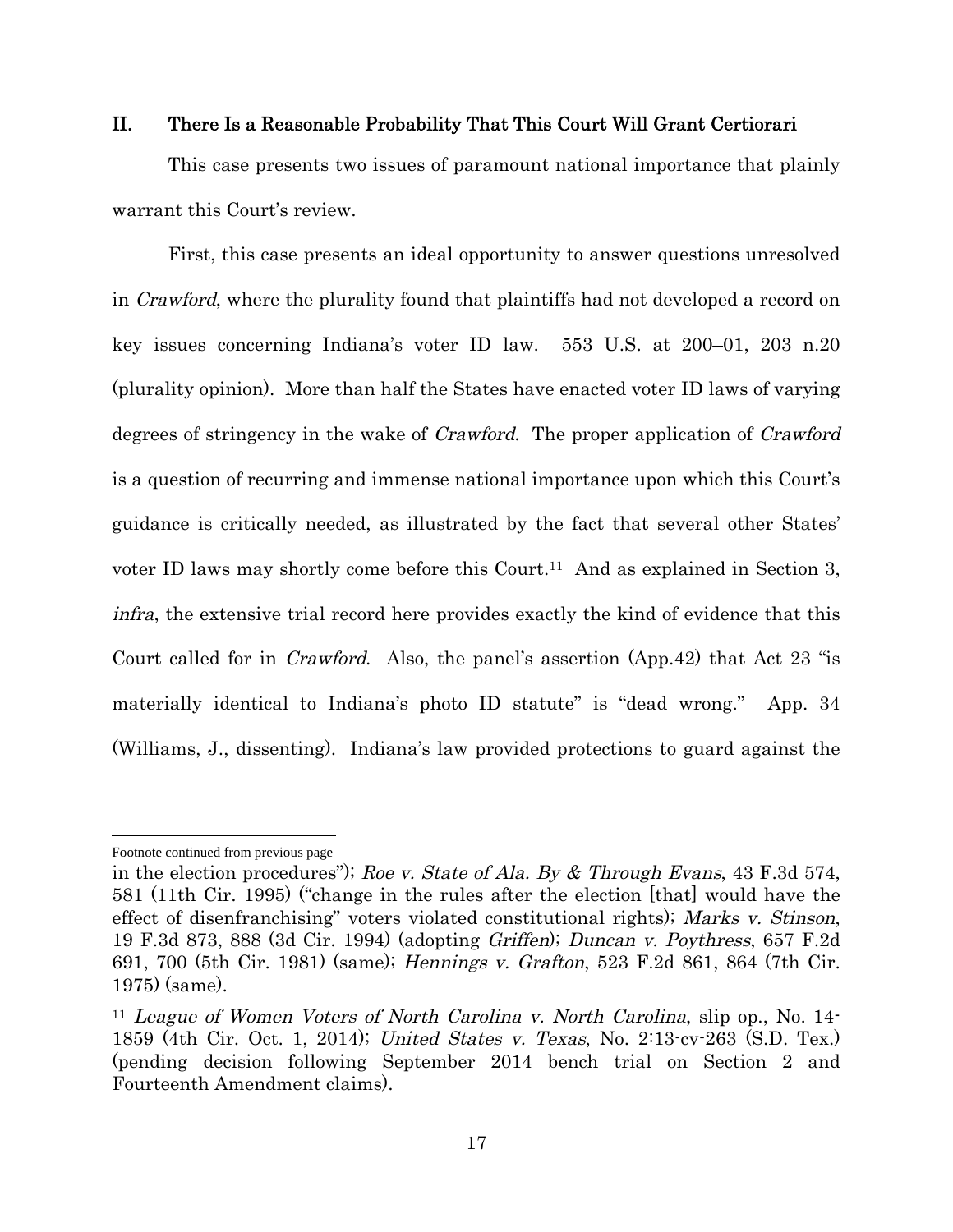disenfranchisement of voters without a qualifying ID—particularly elderly, disabled, and poor voters. Wisconsin's Act 23 provides no comparable protections.

Second, this case presents the question of the correct legal standard to evaluate claims that state voting laws violate Section 2 of the Voting Rights Act. Section 2 prohibits state laws that result in the "denial or abridgement" of the voting rights of racial minorities. 52 U.S.C. § 10301(a). The Seventh Circuit acknowledged that Act 23 imposes a greater burden on the voting rights of Blacks and Latinos compared to the general population. App. 17. In other words, the court of appeals did not dispute that Act 23 abridges the right to vote of racial minorities. Nevertheless, the panel rejected plaintiffs' Section 2 claim on the theory that this disparate outcome "do[es] not show a 'denial' of anything by Wisconsin, as  $\S 2(a)$ requires." Id. The court of appeals' standard reads the word "abridge" of out the statute―in direct conflict with basic principles of statutory construction, this Court's precedents involving Section 2, and decisions of other courts of appeals.<sup>12</sup>

A third issue worthy of review is whether the government may change requirements for registered voters to cast a valid ballot in close proximity to an

<sup>&</sup>lt;sup>12</sup> See, e.g., Thornburg v. Gingles, 478 U.S. 30, 43 (1986) (Section 2 prohibits states "from imposing any voting qualifications or prerequisites to voting, or any standards, practices, or procedures which result in the denial or abridgment of the right to vote of any [minority] citizen."); Reno v. Bossier Parish Sch. Bd. ("Bossier II"), 528 U.S. 320, 333–34 (2000) (Section 2 also prohibits "abridgment," whose "core meaning is 'shorten.'"); Stewart v. Blackwell, 444 F.3d 843, 877 (6th Cir. 2006) (Section 2 does not only prohibit "actual denial" of right to vote); Miss. State Chapter, Operation Push v. Allain, 674 F. Supp. 1245, 1269 (N.D. Miss. 1987) (registration restrictions "result<sup>[]</sup> in an abridgment of [the] right to vote"), aff'd sub nom. Miss. State Chapter, Operation Push v. Mabus, 932 F.2d 400 (5th Cir. 1991).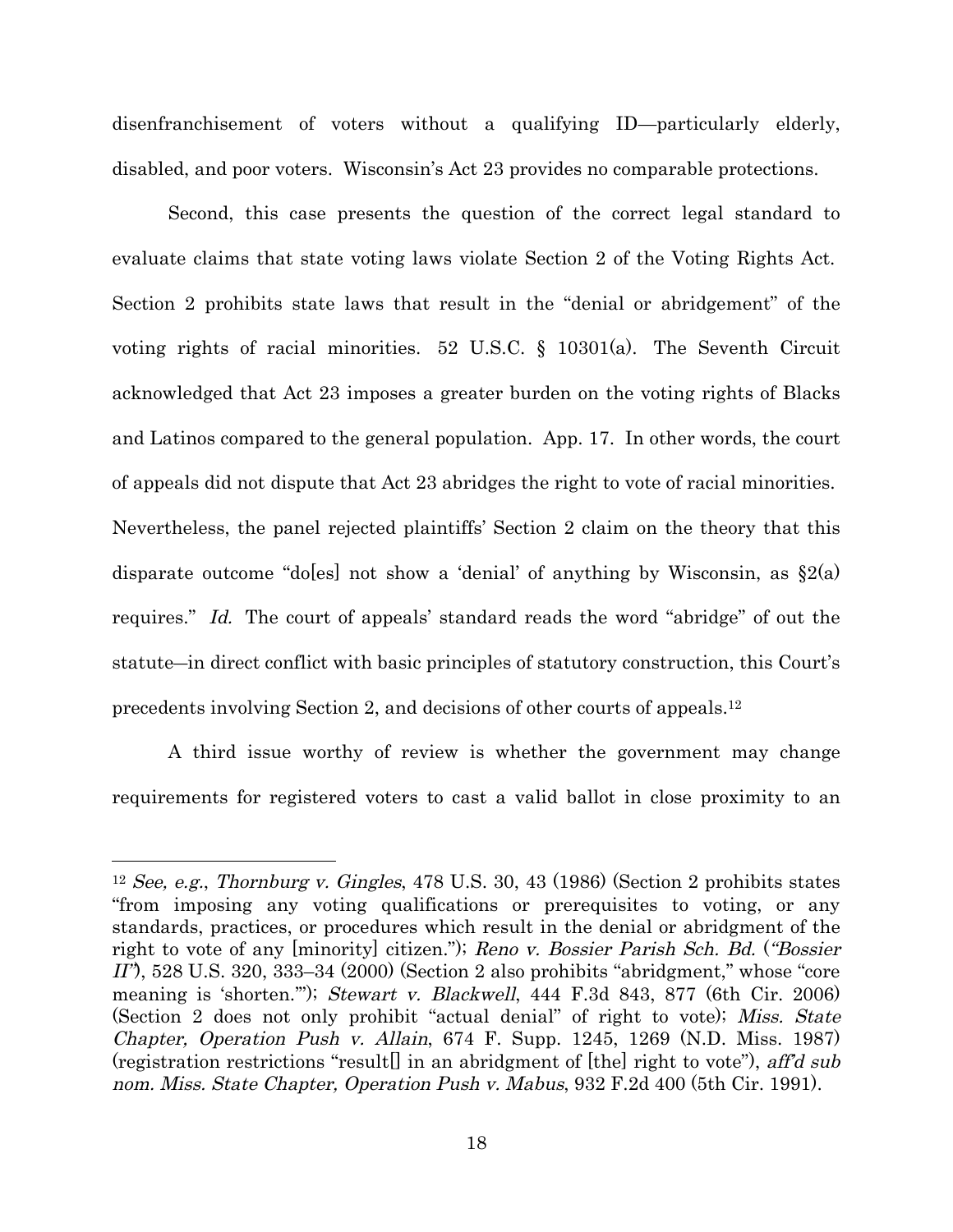election—here, after the election already is underway with absentee voting. The panel's decision to authorize enforcement of Act 23 just weeks before a major election conflicts with this Court's decisions. This Court repeatedly has cautioned that lower courts should avoid making last-minute changes to election rules, even where the litigants seeking those changes are likely to prevail. See Purcell, 549 U.S. at 4–5 ("Court orders affecting elections, especially conflicting orders, can themselves result in voter confusion and consequent incentive to remain away from the polls. As an election draws closer, that risk will increase."); Moore v. Brown, 448 U.S. 1335, 1340 (1980) (Powell, J., in chambers) (declining on September 5 to stay a preliminary injunction affecting the upcoming November election); Williams v. Rhodes, 393 U.S. 23, 34–35 (1968) (denying relief, despite unconstitutionality of ballot-access statute, because ballots had already been printed and "the confusion that would attend . . . a last-minute change poses a risk of interference with the rights of other Ohio citizens" such that "relief cannot be granted without serious disruption of [the] electoral process") (decided October 15); Reynolds v. Sims, 377 U.S. 533, 585 (1964) (court "should consider the proximity of a forthcoming election and the mechanical complexities of state election laws," as well as whether "a State's election machinery is already in progress") (remedial order on July 25).

The Seventh Circuit's approval of a last-minute change to voting requirements conflicts with decisions of other courts. See, e.g., Colon-Marrero v. Conty-Perez, 703 F.3d 134, 139 (1st Cir. 2012) (denying relief because plaintiff's late-filed voter registration challenge came "on the eve of a major election" and

19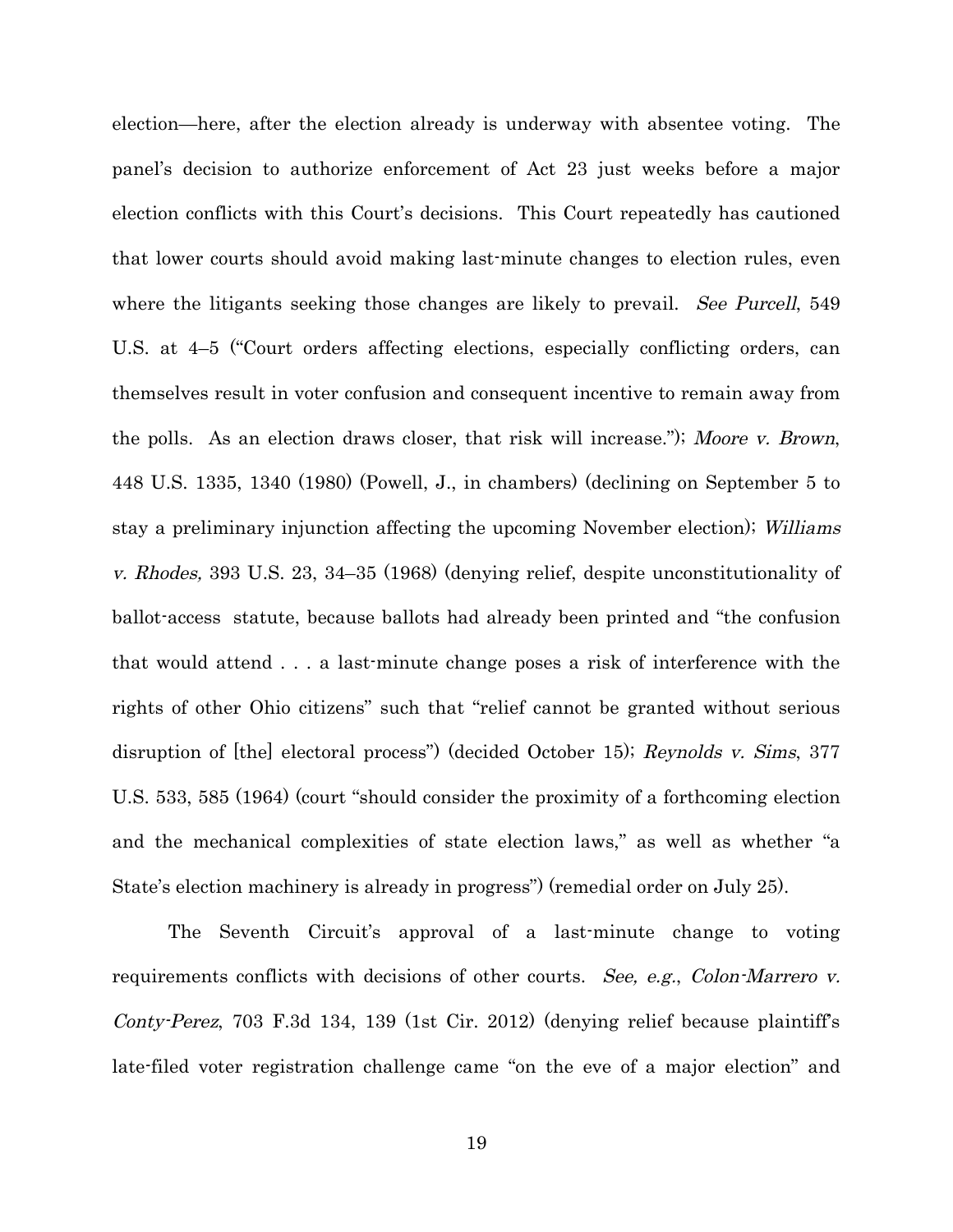sought "to disrupt long-standing election procedures, which large portions of the electorate have used"); Lair v. Bullock, 697 F.3d 1200, 1214 (9th Cir. 2012) (ruling on October 26 that, even though campaign finance law might be unconstitutional, "given the imminent nature of the election, we find it important not to disturb longestablished expectations"); Common Cause/Georgia League of Women Voters of Georgia, Inc. v. Billups, 439 F. Supp. 2d 1294, 1351 (N.D. Ga. 2006) (plan to implement voter ID law must "allow[] sufficient time for [state] education efforts" and "undertake[] sufficient steps to inform voters of the [ID] requirement before future elections"); Applewhite v. Pennsylvania, 54 A.3d 1, 4 (Pa. 2012) (decided Sept. 18) (remanding to determine whether Pennsylvania could implement new voter ID requirement in two months remaining before election); Applewhite v. Pennsylvania, No. 330 M.D. 2012, 2012 WL 4497211, at \*2 (Pa. Commw. Ct. Oct. 2, 2012) (enjoining law because voters still had extreme difficulty navigating new procedures designed to lessen burdens to obtain a voter ID). This consistent line of authority reveals just how far the decision below strayed from accepted practice.

Wisconsin's Emergency Rule neither mitigates nor justifies the irreparable harm that Wisconsin voters will suffer due to the rushed implementation of Act 23. Similarly, South Carolina amended its law shortly before the 2012 elections to include an "expansive reasonable impediment provision that was intentionally designed to relieve any potentially problematic aspects . . . and allow[] voters with non-photo voter registration cards to vote as they could before." South Carolina, 898 F. Supp. 2d at 46. Nevertheless, the three-judge district court ruled that, as of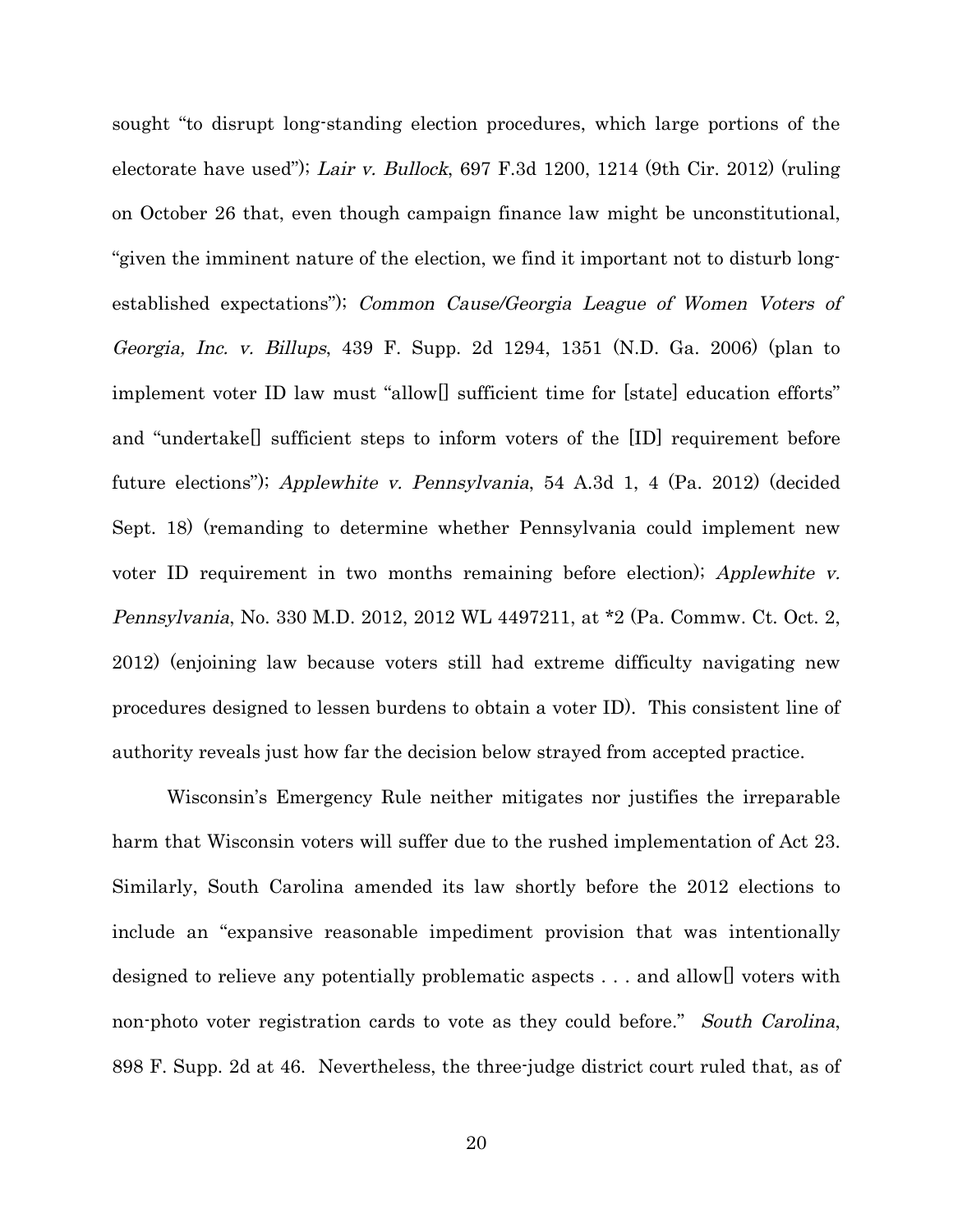October 2, 2012, the State could not complete "a large number of difficult steps [that] would have to be completed in order for the reasonable impediment provision to be properly implemented on November 6, 2012." Id. at 49–50. The court explained that "[i]n the course of just a few short weeks, the law by its terms would require: that more than 100,000 South Carolina voters be informed of and educated about the law's new requirements; that several thousand poll workers and poll managers be educated and trained about the intricacies and nuances of the law . . . and that county election boards become knowledgeable of the law." Id. at 50. The court expressed special concern that "South Carolina voters without [qualifying] photo IDs would have very little time before the 2012 elections to choose the option of obtaining one of the free qualifying photo IDs." Id.

In proceedings below, the State relied on this Court's decision in *Purcell*, but that case undoubtedly supports plaintiffs' position that voting rules cannot be changed at the eleventh hour. In Purcell, the Court vacated a Ninth Circuit decision that had enjoined Arizona's voter ID requirement. But, critically, the Arizona law had been in effect before the Ninth Circuit's injunction. In other words, the Ninth Circuit's decision to enjoin the voter ID law upset the status quo and threatened to confuse voters and discourage them from voting. This Court's decision in Purcell thus restored the long-standing status quo until after the election. 549 U.S. at 3.

The same principle applies here. Wisconsin's Act 23 had been enjoined for 30 months when the panel on September 12 lifted the district court's permanent

21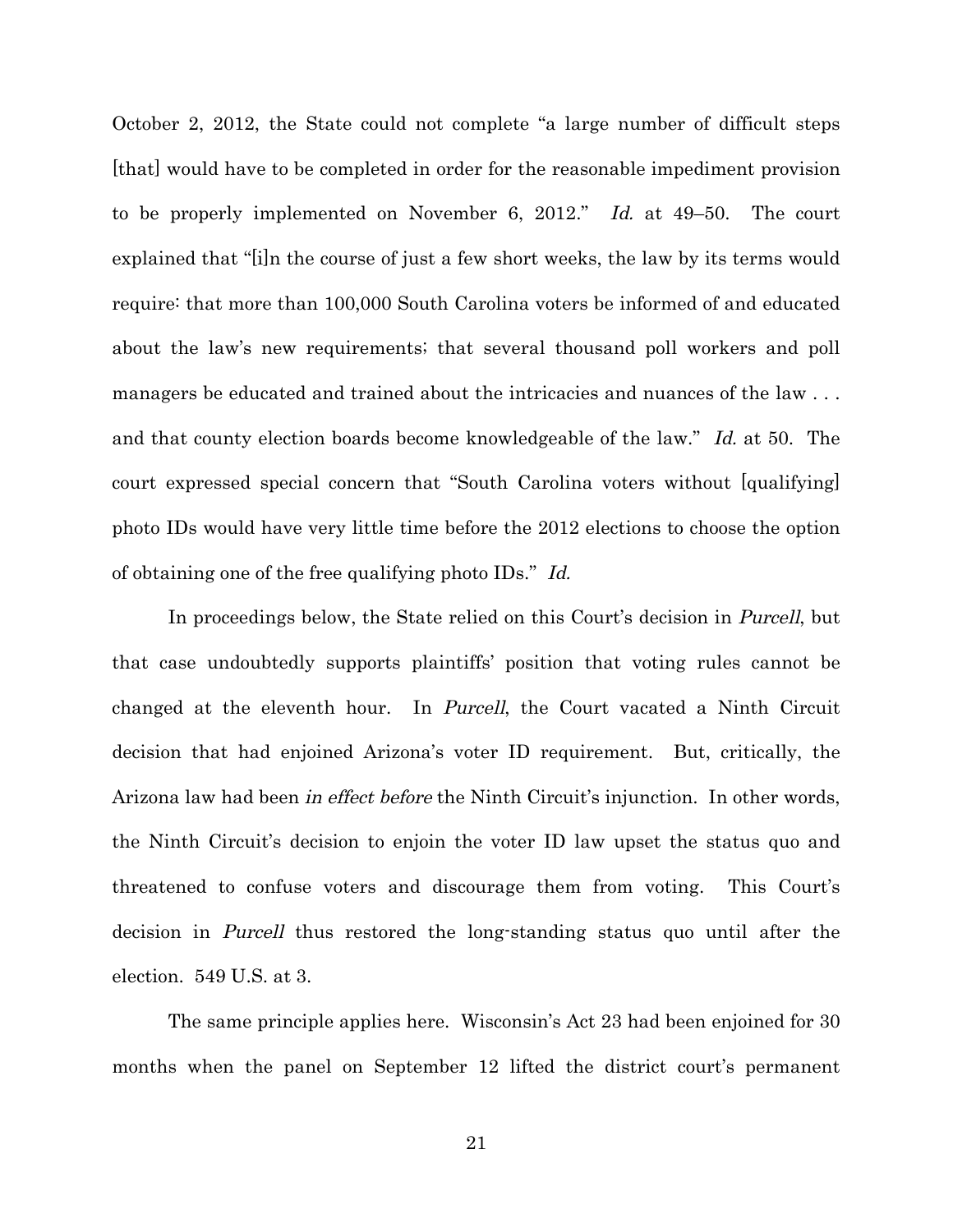injunction. Like the Ninth Circuit in *Purcell*, the Seventh Circuit radically altered the status quo and fundamentally changed voting procedures weeks before Election Day. The government's duty to ensure orderly administration of elections is separate from the merits of voter ID laws generally. The principle is the same: in this country, we do not change the rules for voters mid-game.<sup>13</sup>

#### III. Applicants Are Likely To Prevail on the Merits

There is a "significant possibility that the judgment below will be reversed." Barnes, 501 U.S. at 1302 (Scalia, J., in chambers). The Seventh Circuit concluded that "Crawford requires us to reject a constitutional challenge to Wisconsin's statute." App. 14. But the dissenting judges rightly found the panel's reliance on Crawford "dead wrong." App. 34 (Williams, J., dissenting). This case is materially different from *Crawford* in at least three critical respects.

### A. This Case Has the Robust Factual Record That the Plurality in Crawford Found Absent

The plurality opinion in *Crawford* "made very clear that its decision was specific to the evidence in the record in that case. Or, to be more precise, to the complete and utter lack of evidence." Id. The three-judge plurality held only that "the evidence in the record is not sufficient to support a facial attack on the validity

<sup>&</sup>lt;sup>13</sup> The Arizona voter ID law at issue in *Purcell* also gave voters a variety of ways to vote without having to obtain an official state ID. For example, Arizona voters could participate in early voting without having to show an official ID. 549 U.S. at 2. And the Arizona law allowed voters to present either an official ID or two different forms of non-photo identification bearing the voter's name and address, such as a utility bill, bank statement, or insurance card. Gonzalez v. Arizona, 677 F.3d 383, 404 & n.31 (9th Cir. 2012) (en banc), aff'd on other grounds, 133 S. Ct. 2247 (2013). Act 23 has no comparable provisions.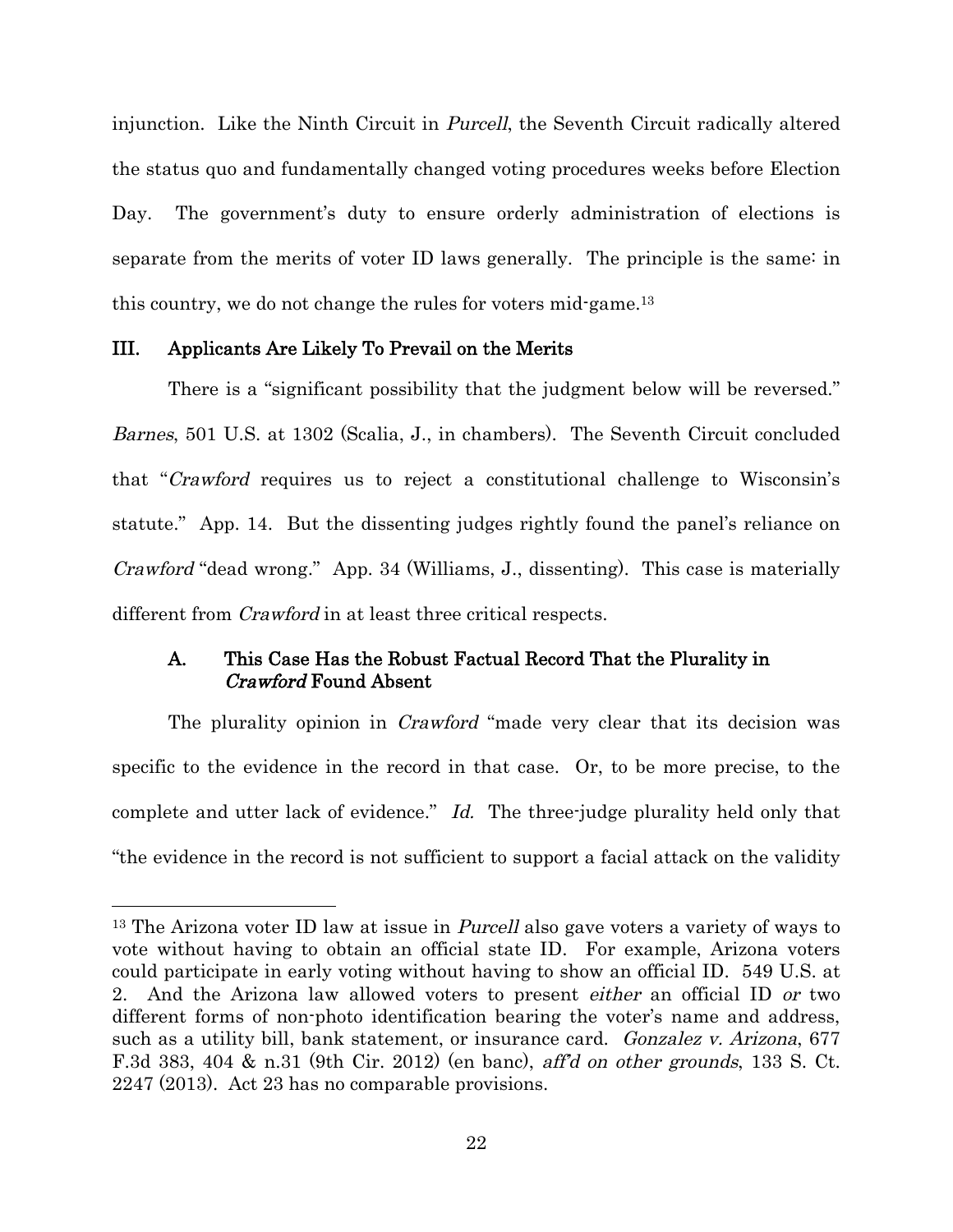of the entire statute . . . ." *Crawford*, 553 U.S. at 189. The plurality denied relief solely "on the basis of the record that has been made in this litigation." Id. at 202. The concurrence acknowledged the plurality's holding that the plaintiffs "ha[d] not assembled evidence to show that the special burden [on some voters] is severe enough to warrant strict scrutiny." Id. at 204 (Scalia, J., concurring).

The plurality opinion provided a roadmap for building a record to challenge state voter ID laws. The plurality found that (1) "the evidence in the record [did] not provide [the Court] with the number of registered voters without photo identification"; (2) the "evidence presented in the District Court [did] not provide any concrete evidence of the burden imposed on voters who currently lack photo identification"; (3) the record lacked evidence of "how difficult it would be for" certain plaintiffs to obtain a birth certificate; (4) the record contained "nothing about the number of free photo identification cards issued" since Indiana enacted its law; and (5) "nothing in the record establishe[d] the distribution of voters who lack photo identification." 553 U.S. at 200–01, 203 n.20. The plurality stressed that plaintiffs "had not introduced a single, individual Indiana resident who will be unable to vote as a result of [Indiana's law] or who will have his or her right to vote unduly burdened by its requirements." Id. at 187.

By contrast, here, "plaintiffs put on detailed evidence of the substantial burdens Wisconsin's voter identification law imposes on numerous voters." App. 35 (Williams, J., dissenting). With respect to the specific evidence missing in Crawford, the record here establishes that more than 9% of registered voters—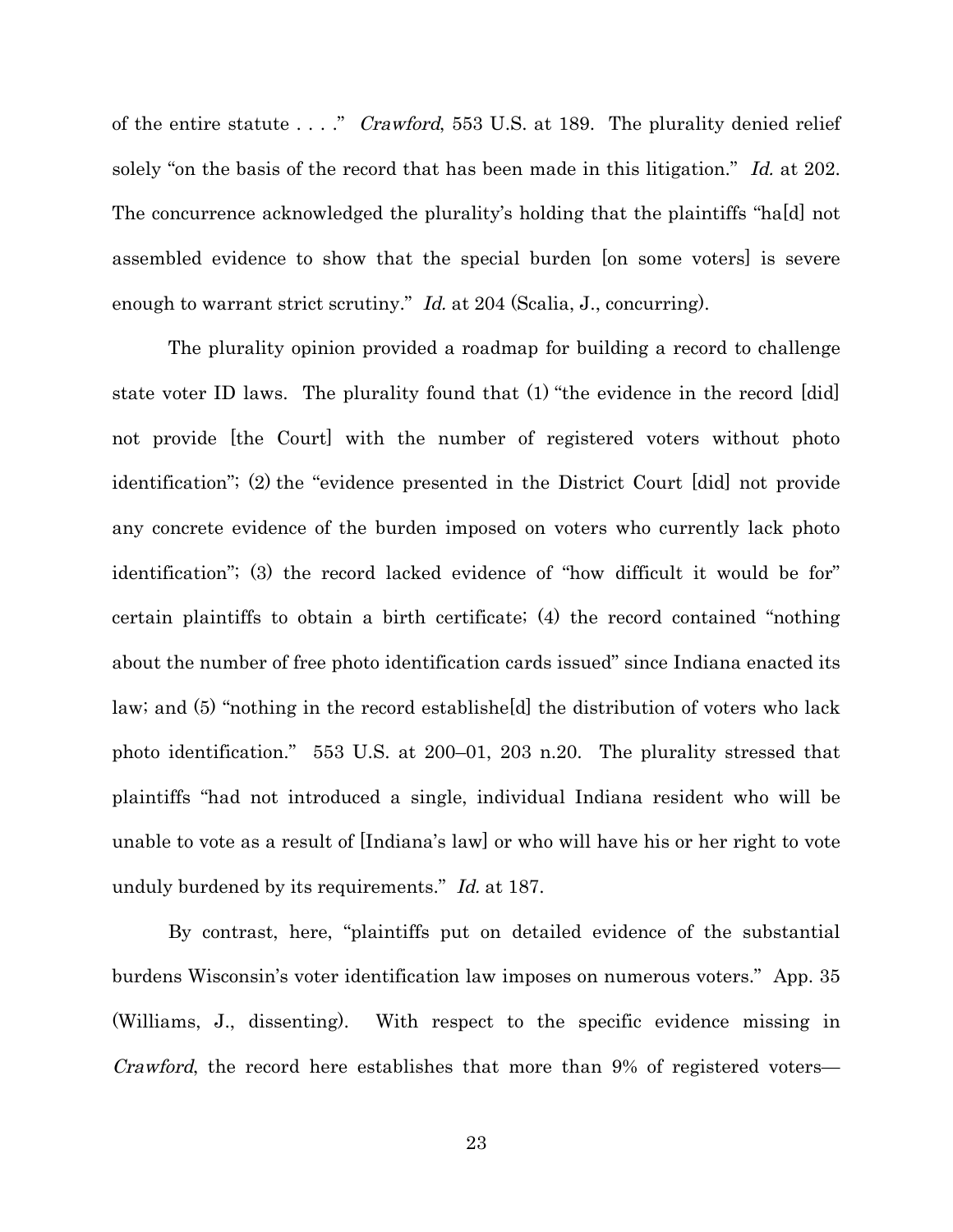300,000 people—lack an ID to vote. App. 84. And the record is full of concrete evidence about numerous Wisconsin voters whose right to vote will be—and indeed already has been—denied or substantially and unnecessarily burdened by Act 23's photo ID requirement. App. 85–86, 93–97, 121, 124. Thus, "[t]he record that has been made in this litigation is entirely different from that made in *Crawford*. In every way." App. 35 (Williams, J., dissenting).

#### B. Act 23 Imposes Far Greater Burdens on Voters Than Indiana's Law

The panel stated that "Wisconsin's law differs from Indiana's, but not in ways that matter under the analysis in *Crawford*." App. 3. That claim is demonstrably wrong. Act 23 imposes much stricter requirements than Indiana's law—especially for elderly, disabled, and poor voters. Three examples stand out.

First, Indiana's law does not apply to absentee voters, and all voters over age 65 and all disabled voters qualify to vote absentee. Ind. Code  $\S 3 \cdot 11 \cdot 10 \cdot 24(a)(4)$ , (5). Thus, "although it may not be a completely acceptable alternative, the elderly in Indiana are able to vote absentee without presenting photo identification." Crawford, 553 U.S. at 201. Wisconsin's law provides no comparable protection to all elderly and disabled voters. Rather, "Wisconsin requires photo ID for absentee voting as well as in-person voting; a person casting an absentee ballot must submit a photocopy of an acceptable ID." App. 3.

Second, Indiana's law permits "elderly persons who can attest that they were never issued a birth certificate" to obtain IDs by presenting other documents such as Medicaid/Medicare cards or Social Security benefits statements. Crawford, 553 U.S. at 199 n.18. Elderly voters in Wisconsin have no similar option.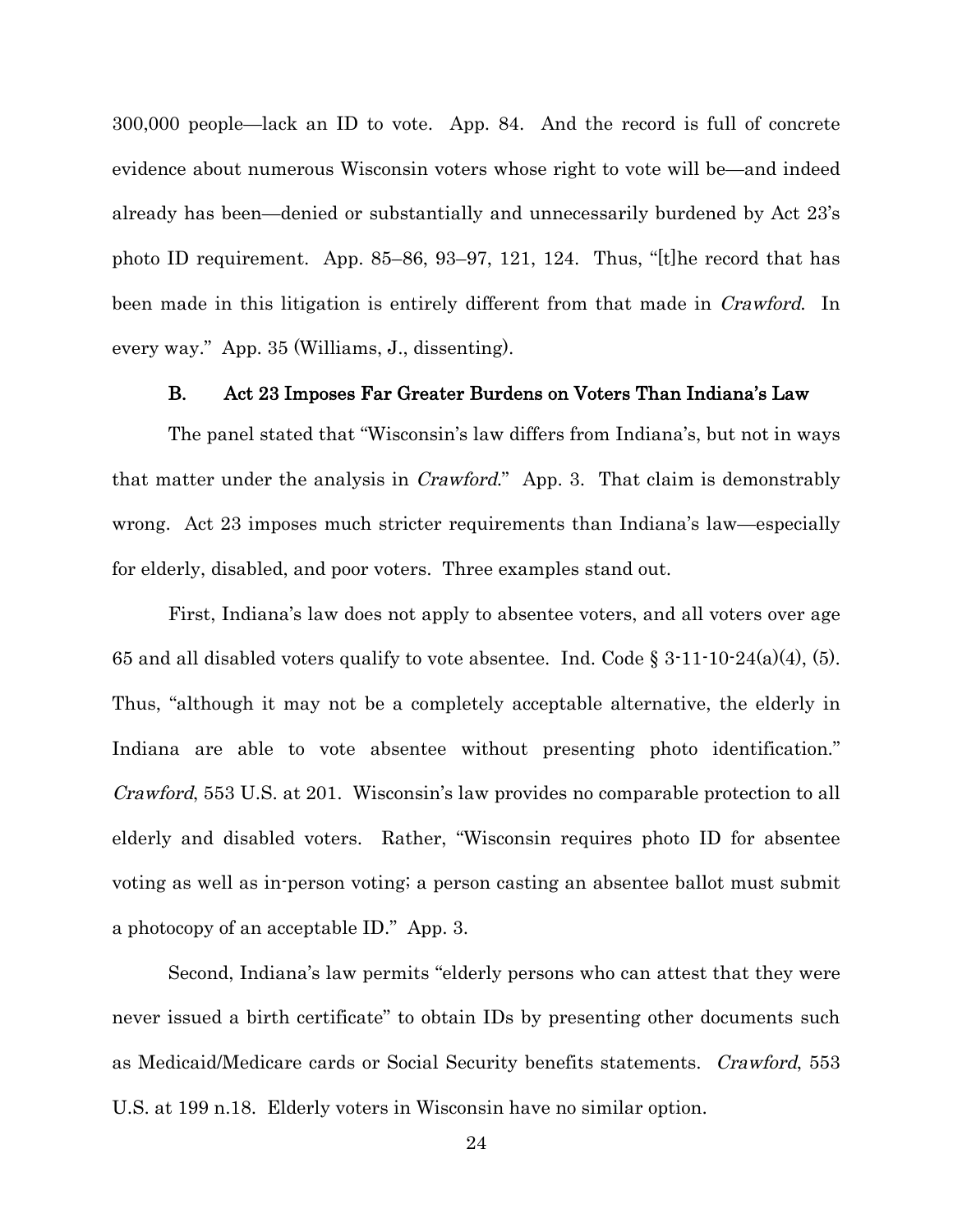Third, Indiana's law provides "an affidavit option that allows indigent voters without identification to vote provisionally." App. 14 (Williams, J., dissenting); see also App. 36. Act 23 has no similar provision.

In light of these material differences, Crawford does not control the outcome in this case. The Seventh Circuit erred in holding otherwise.

#### C. The Seventh Circuit Applied an Incorrect Standard Under Section 2

This case, unlike *Crawford*, involves a claim under Section 2 of the Voting Rights Act. Section 2 requires a showing that a voting restriction results in "less opportunity" for minorities to participate in the political process. 52 U.S.C. § 10301(b). The district court found that minorities in Wisconsin are twice as likely to lack ID and are more likely to have greater difficulties obtaining ID. These greater difficulties include not only economic barriers confronting the poor, a disproportionate number of whom are minorities, but other obstacles such as language barriers encountered by Latinos; the challenges of dealing with out-ofstate bureaucracies in seeking ancient birth records; and, for many elderly Black voters, the absence of any official birth records whatsoever. App. 93 n.17, 124.

The panel did not find these facts to be "clearly erroneous," and acknowledged that they demonstrate "a disparate outcome." App. 17. But the panel held that minorities do not have "less opportunity" to vote in violation of Section 2 so long as the challenged voting restriction treats members of different races equally on its face, regardless of any disparate impact. App. 21 ("[I]n Wisconsin everyone has the same opportunity to get a qualifying photo ID."). No court of appeals has ever adopted that interpretation of Section 2. See, e.g.,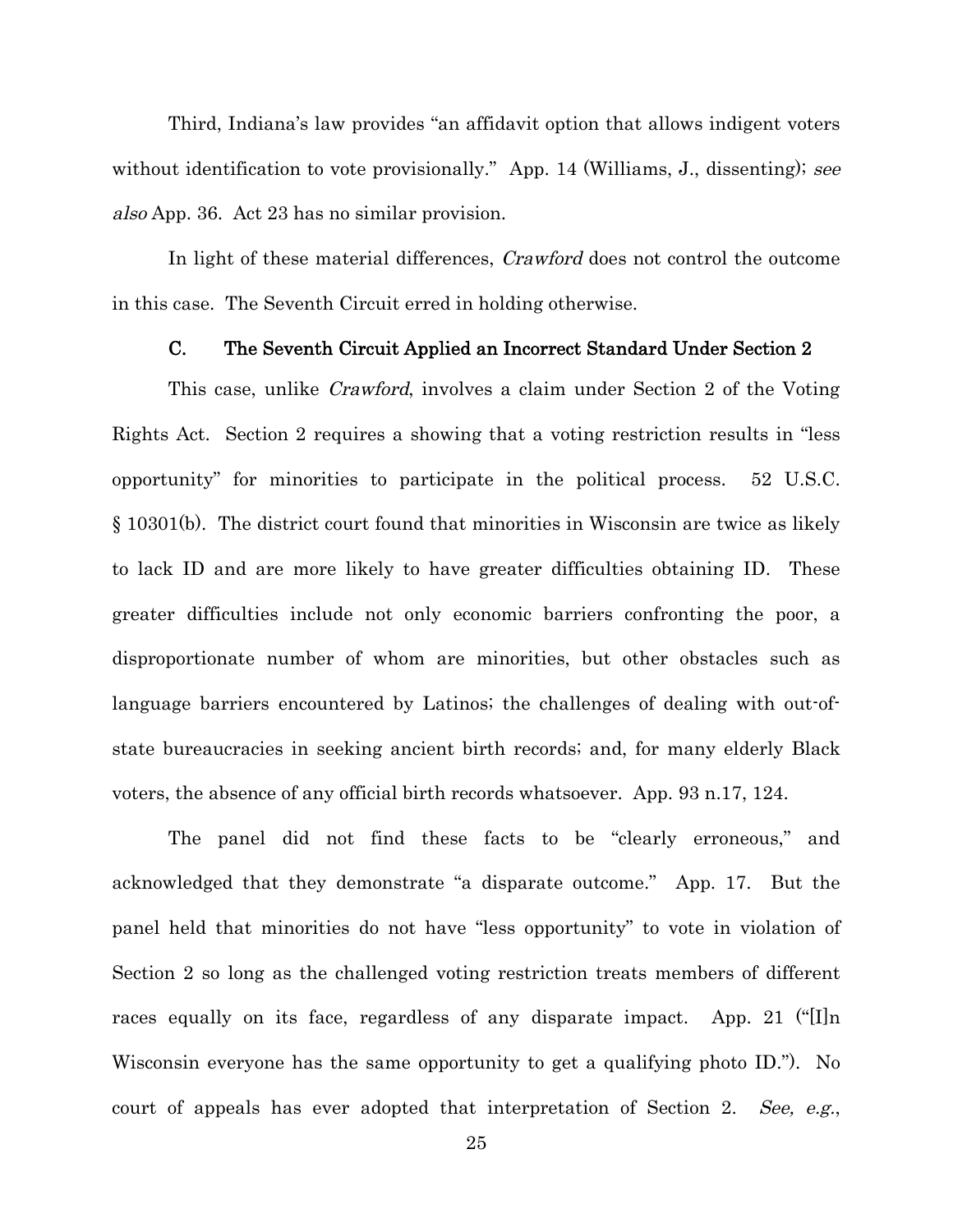Gonzalez v. Ariz., 677 F.3d 383, 407 (9th Cir. 2012) (en banc) (whether voter ID unlawful under Section 2 dependent upon whether there is a racial disparity in rates of ID ownership); *Barnett v. City of Chicago*, 141 F.3d 699, 701 (7th Cir. 1998) (Section 2 akin to disparate impact inquiry). Nor can the panel's reasoning survive scrutiny. Indeed, the panel's rationale would justify reintroducing literacy tests and poll taxes; an illiterate voter has the "same opportunity" to vote as everyone else (so long as he learns how to read), and an impoverished voter has the "same opportunity" to vote as others (so long as he finds the money to pay the poll tax).

The panel also emphasized that the district court's extensive findings "do not show a 'denial' of anything by Wisconsin, as  $\S 2(a)$  requires." App. 17. To the contrary, the district court specifically found that Act 23 has denied and will in the future deny the right to vote. App. 129. Moreover, Section 2's plain language outlaws not only measures that "deny" the right to vote, but those that "abridge" it as well. 52 U.S.C. § 10301(a) (prohibiting "denial or abridgement of the right of any citizen of the United States to vote") (emphasis added). The prohibition against "abridg[ing]" the right to vote includes "onerous procedural requirements which effectively handicap exercise of the franchise by voters of color," Lane v. Wilson, 307 U.S. 268, 275 (1939), as well as "cumbersome procedure[s]" and "material requirement[s]" that "erect[] a real obstacle to voting," *Harman v. Forssenius*, 380 U.S. 528, 541–42 (1965). The district court's findings amply document how Act 23's provisions impose "onerous" and "cumbersome" requirements on a large number of voters, a disproportionate number of whom are Black or Latino.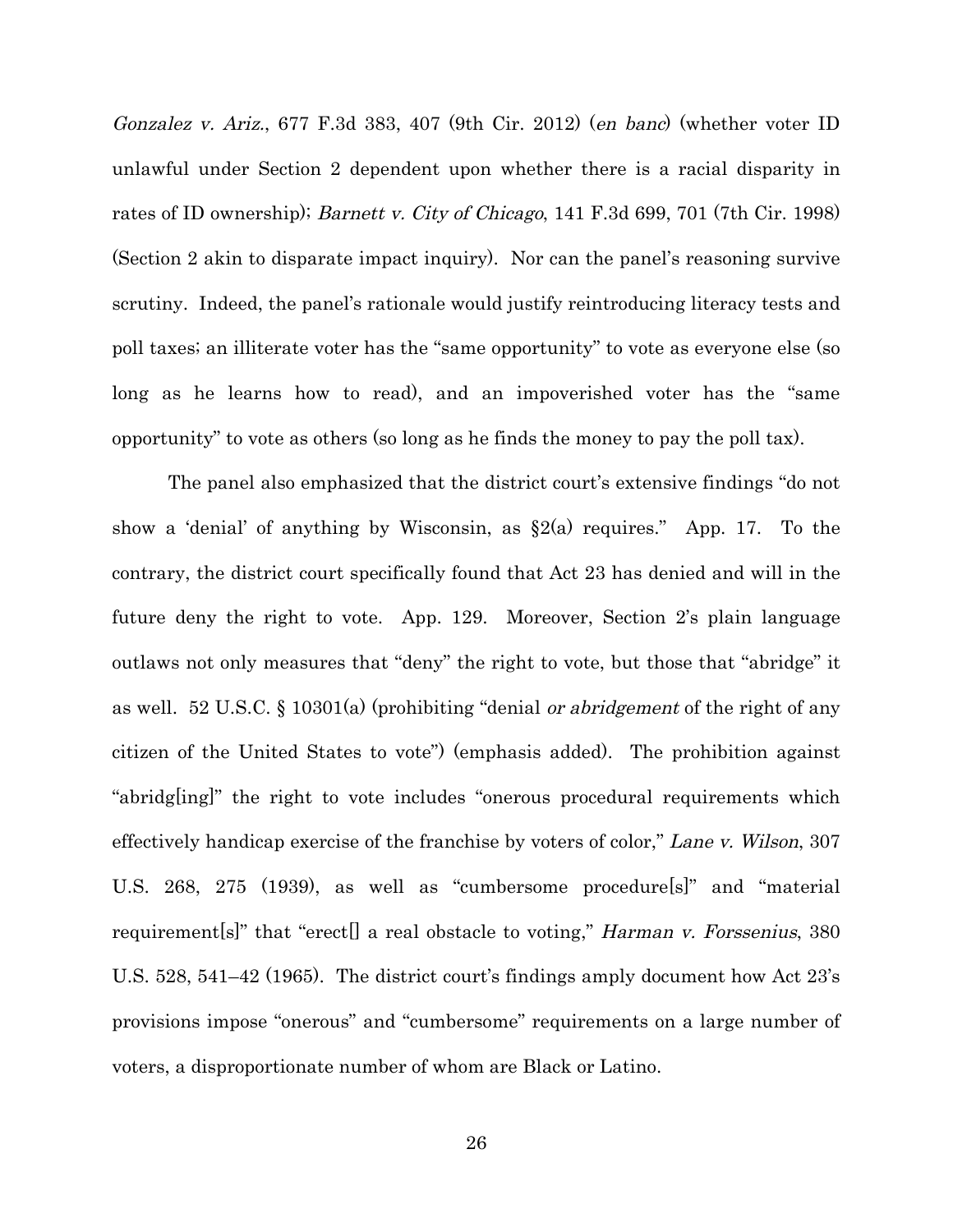The panel also found that there could be no liability under Section 2 without evidence of intentional discrimination by the State. App. 17-18. But that holding improperly grafts an intent requirement into Section 2, in contravention of both the statute's plain language, 52 U.S.C. § 10301(a) (providing for liability based on "results"), and this Court's precedents, see, e.g., Chisom v. Roemer, 501 U.S. 380, 404 (1991) ("Congress [has] made clear that a violation of § 2 c[an] be established by proof of discriminatory results alone."). "The essence of a  $\S 2$  claim is that a certain electoral law, practice, or structure interacts with social and historical conditions to cause an inequality in the opportunities enjoyed by black and white voters." Thornburg v. Gingles, 478 U.S. 30, 47 (1986) (emphases added). Here, the district court found that "the reason Blacks and Latinos are disproportionately likely to lack an ID is because they are disproportionately likely to live in poverty, which in turn is traceable to the effects of discrimination in areas such as education, employment, and housing." App. 67. That finding is entirely consistent with this Court's guidance that, among the "social and historical conditions" relevant to Section 2 liability, is "the extent to which minority group members bear the effects of past discrimination in areas such as education, employment, and health, which hinder their ability to participate effectively in the political process." Thornburg, 478 U.S. at 44–45 (quoting S. Rep. No. 97-417, at 28–29 (1982)).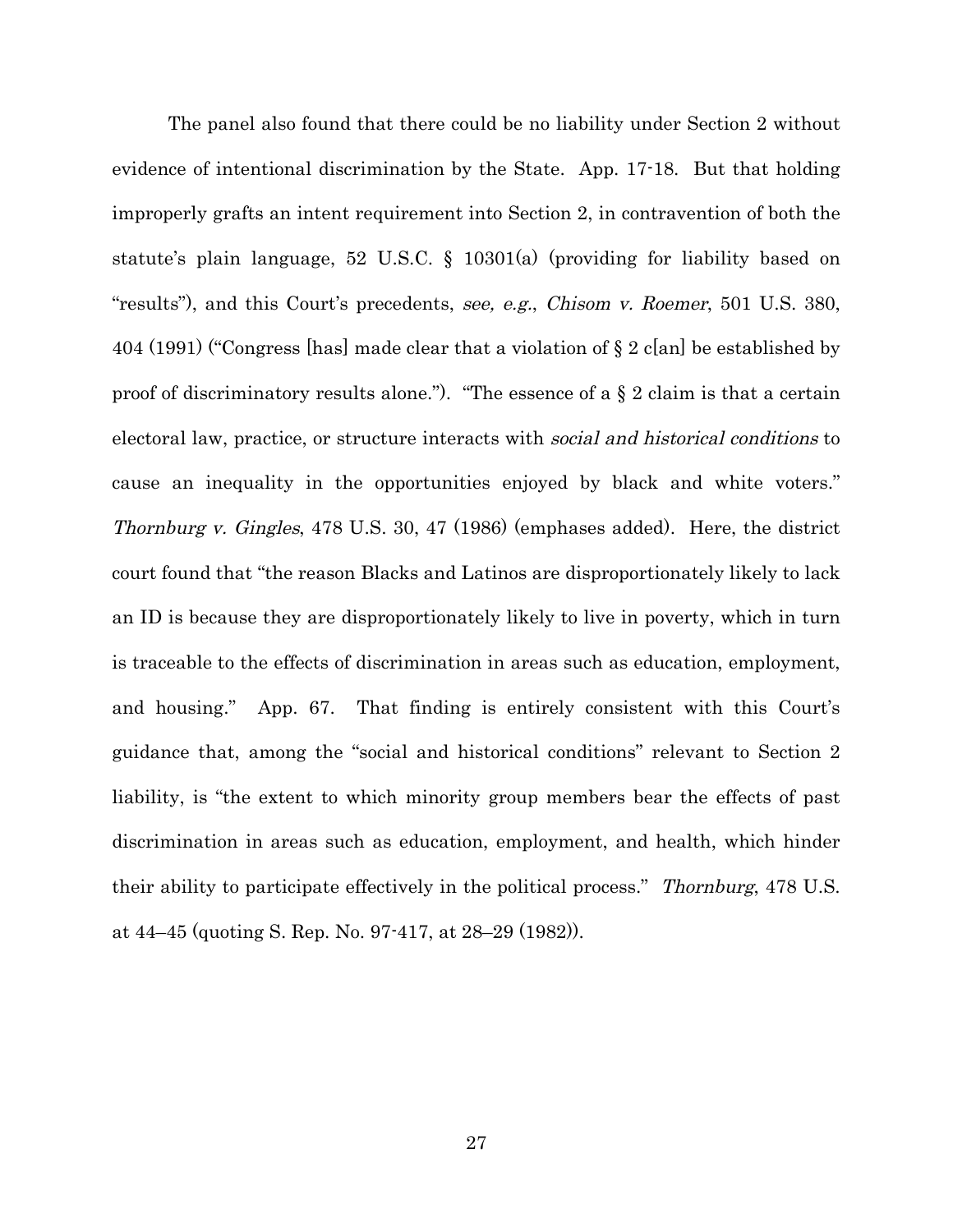### D. The Decision Below Rests on Inexplicable Inaccuracies

The Seventh Circuit's opinion contains numerous material errors, seriously

undermining the court of appeals' decision:

- The panel stated that six key voter witnesses "did not testify that they had tried to get [a copy of their birth certificate], let alone that they had tried but failed." App. 5. But five of these witnesses testified that they tried and failed to get a birth certificate so they could get a voter ID. See Trial Tr. 37–38 (testimony of Alice Weddle); id. at 214–16 (Shirley Brown); id. at 401 (Melvin Robertson); and id. at 705–10 (Rose Thompson); id. at 852 (Sim Newcomb). A sixth witness, who passed away shortly before trial, also repeatedly and unsuccessfully tried to obtain a birth certificate. App. 93 n.17; Frank Ex. 607 at 10–20 (Nancy Wilde).
- The panel stated that the district court "did not find that substantial numbers of persons eligible to vote have tried to get a photo ID but been unable to do so." App. 5. Wrong: The district court found that a "substantial number of the 300,000 plus eligible voters who lack a photo ID are low-income individuals . . . who have encountered obstacles that have prevented or deterred them from obtaining a photo ID." App. 85.
- The panel stated that Act 23 could help to prevent voters who "are too young or are not citizens" from voting. App. 11. The State has never made these arguments in defense of Act 23, for good reason. Wisconsin state-issued IDs are available to non-citizens. Wis. Adm. Code § Trans. 102.15(3m). And some forms of qualifying ID under Act 23, such as many student IDs, are not required to show a voter's age. Wis. Stat. 5.02(6m)(f).
- The panel stated that Act 23 could help "promote<sup>[]</sup> accurate recordkeeping (so that people who have moved after the date of registration do not vote in the wrong precinct)." App. 11. Wrong: Act 23 has nothing to do with voting in the correct precinct. Under the law, the address on a voter's ID does not have to match his or her voting address. Trial Tr. 867 (testimony of Executive Director, Wisconsin Government Accountability Board).
- The panel stated that "[t]he record also does not reveal what has happened to voter turnout in the other states (more than a dozen) that require photo IDs for voting." App. 6. Wrong: The State's own expert agreed that Georgia's voter ID law "[h]ad the effect of suppressing turnout." Trial Tr. 1446, 1473–77 (Dr. M.V. Hood III). Plaintiffs' experts testified about academic studies finding that "photo voter ID requirements appeared to exert a vote suppression effect along socioeconomic lines." Id. at 1238–40, 1267 (Dr. Marc Levine); id. at 1205–06 (Dr. Barry Burden).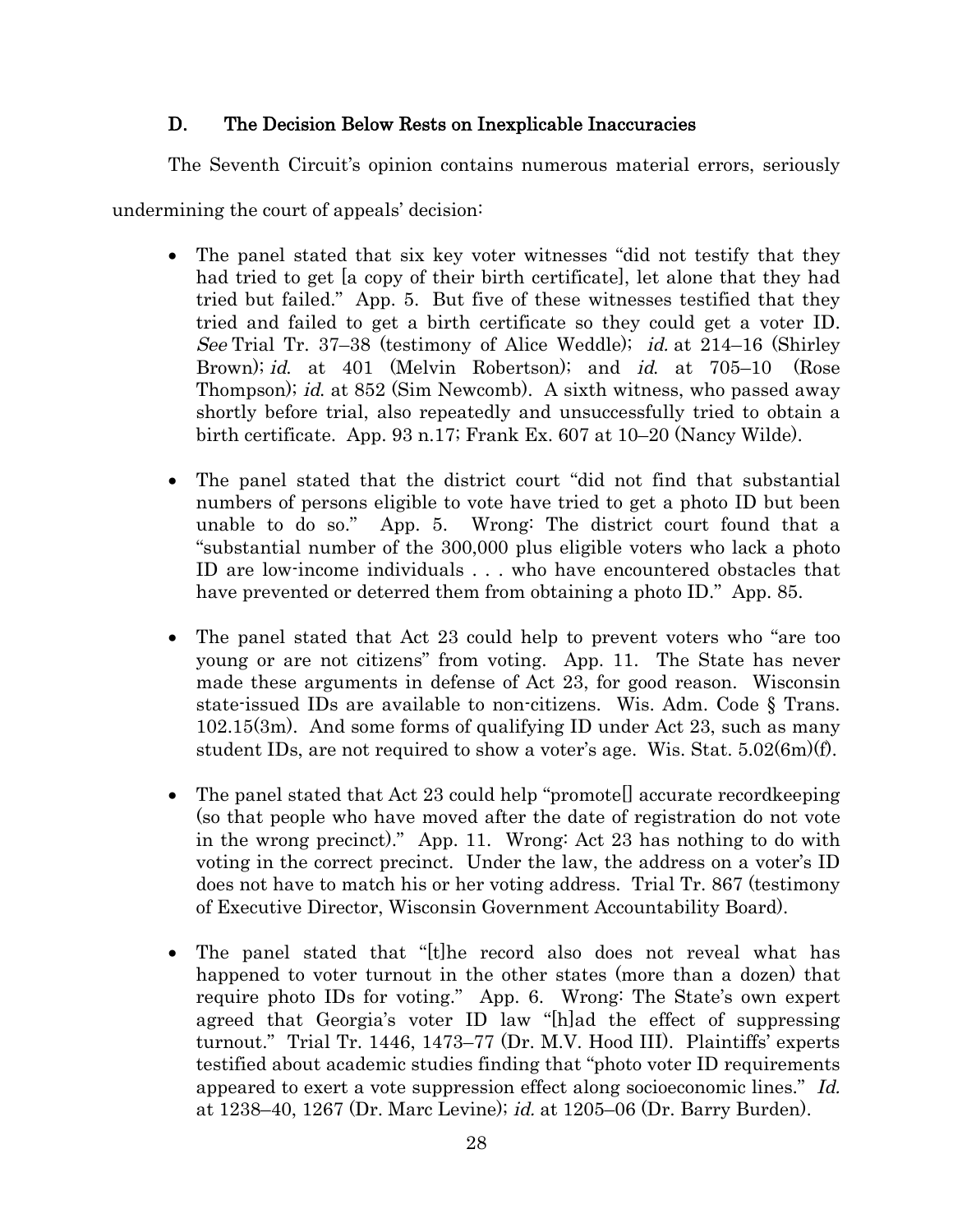The panel stated that the district court did not "find that differences in economic circumstances are attributable to discrimination by Wisconsin." App. 17. Wrong: The court found that "discrimination in areas such as education, employment, and housing" are the "cornerstone from which other socioeconomic disparities flow." App. 127–28.

The Seventh Circuit also could not fathom that so many registered Wisconsin voters lack a photo ID "in a world in which photo ID is essential to board an airplane, . . . pick up a prescription at a pharmacy, open a bank account or cash a check at a currency exchange, buy a gun, or enter a courthouse to serve as a juror or watch the argument of this appeal." App. 8. Wrong, wrong, wrong, wrong, and wrong again. According to the U.S. Transportation Security Administration, airline travelers do not need a photo ID to board an airplane.<sup>14</sup> According to the Centers for Disease Control and Prevention, patients do not need a photo ID to pick up a prescription in 35 States, including Wisconsin.<sup>15</sup> According to the Department of Treasury, bank customers do not need a photo ID to open a bank account.<sup>16</sup> According to the Department of Justice, citizens do not need a photo ID to buy a

<sup>14</sup> Transportation Security Admin., Acceptable IDs, http://www.tsa.gov/ travelerinformation/acceptable-ids ("We understand passengers occasionally arrive at the airport without an ID, because of losing it or inadvertently leaving it at home. If this happens to you, it does not necessarily mean you won't be allowed to fly. If you are willing to provide additional information, we have other ways to confirm your identity, like using publicly available databases, so you can reach your flight.").

<sup>&</sup>lt;sup>15</sup> Centers for Disease Control and Prevention, Law: Requiring Patient Identification Before Dispensing, http://www.cdc.gov/homeandrecreationalsafety/ Poisoning/laws/id\_req.html.

<sup>&</sup>lt;sup>16</sup> U.S. Dep't of Treasury, Office of the Comptroller of the Currency, Answers About Identification, http://www.helpwithmybank.gov/get-answers/bank-accounts/ identification/faq-bank-accounts-identification-02.html (an "identification number" such as "the individual's Social Security number or employer identification" is sufficient to open a bank account).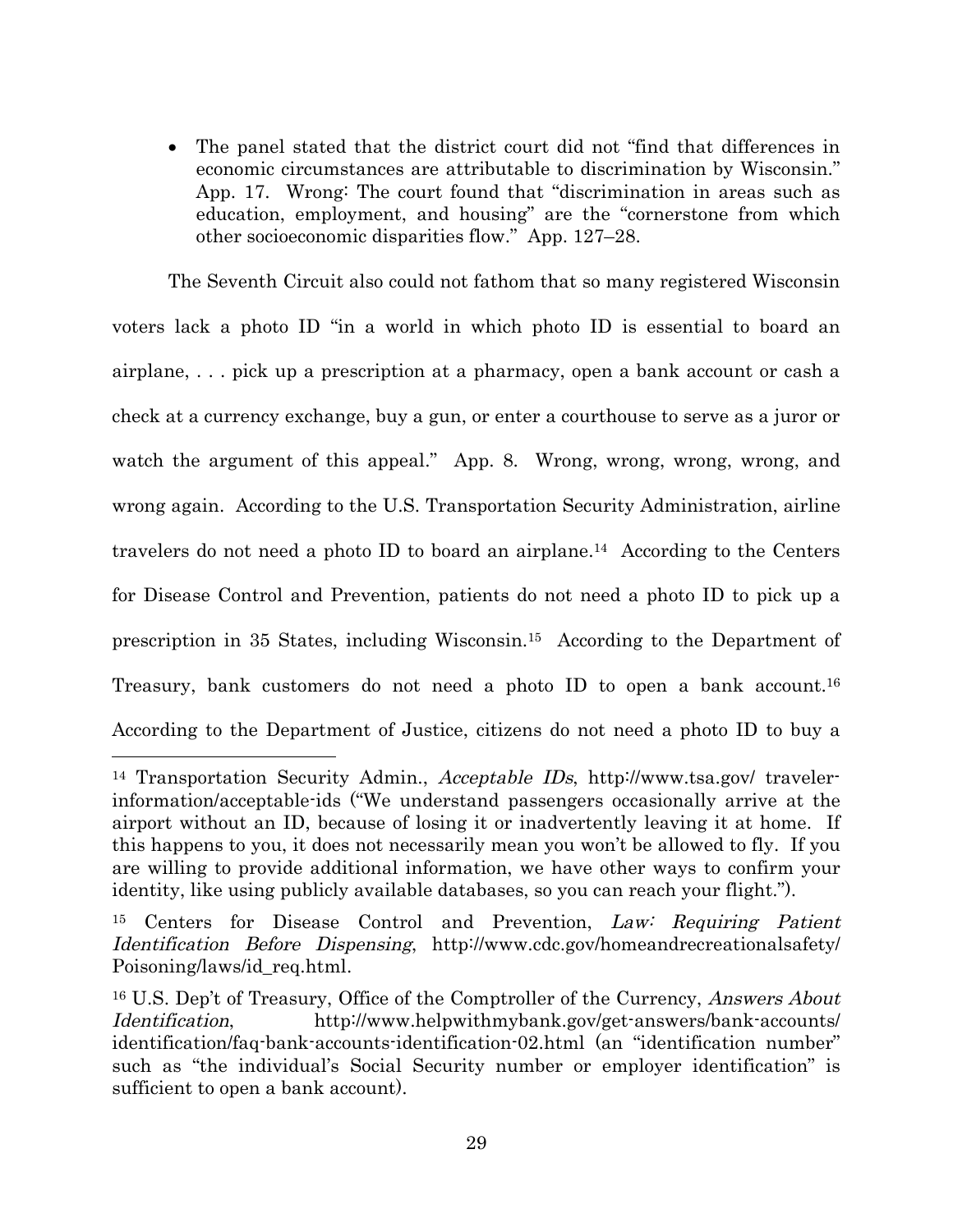gun.<sup>17</sup> And as this Court undoubtedly is aware, members of the public do not need a photo ID to enter the Supreme Court Building at One First Street. The decision below thus rests on a hypothesized reality that does not exist for hundreds of thousands of less privileged Americans.

#### IV. The Balance of Equities Supports a Stay

As the five dissenting judges recognized, "[t]he scale balancing the harms here ... is firmly weighted down by the harm to the plaintiffs. Should Wisconsin citizens not have their votes heard, the harm done is irreversible." App. 37. The immediate implementation of the decision below "will substantially injure numerous registered voters in Wisconsin, and the public at large, with no appreciable benefit to the state." App. 31 (Williams, J., dissenting).

In contrast to the irreparable harm that the Seventh Circuit's judgment will cause to Wisconsin voters, the State will suffer no harm absent a stay (other than delayed enforcement of its law). Act 23 ostensibly was enacted to prevent in-person voter fraud. But the district court found that, after two years of litigation, "virtually no voter impersonation occurs in Wisconsin," and that "it is exceedingly unlikely that voter impersonation will become a problem in Wisconsin in the foreseeable future." App. 72.

<sup>&</sup>lt;sup>17</sup> U.S. Dep't of Justice, Office of the Inspector General, Review of ATF's Project Gunrunner at 10 (Nov. 2010), http://www.justice.gov/oig/reports/ATF/e1101.pdf ("Individuals who buy guns from an unlicensed private seller in a 'secondary market venue' (such as gun shows, flea markets, and Internet sites) are exempt from the requirements of federal law to show identification . . . .").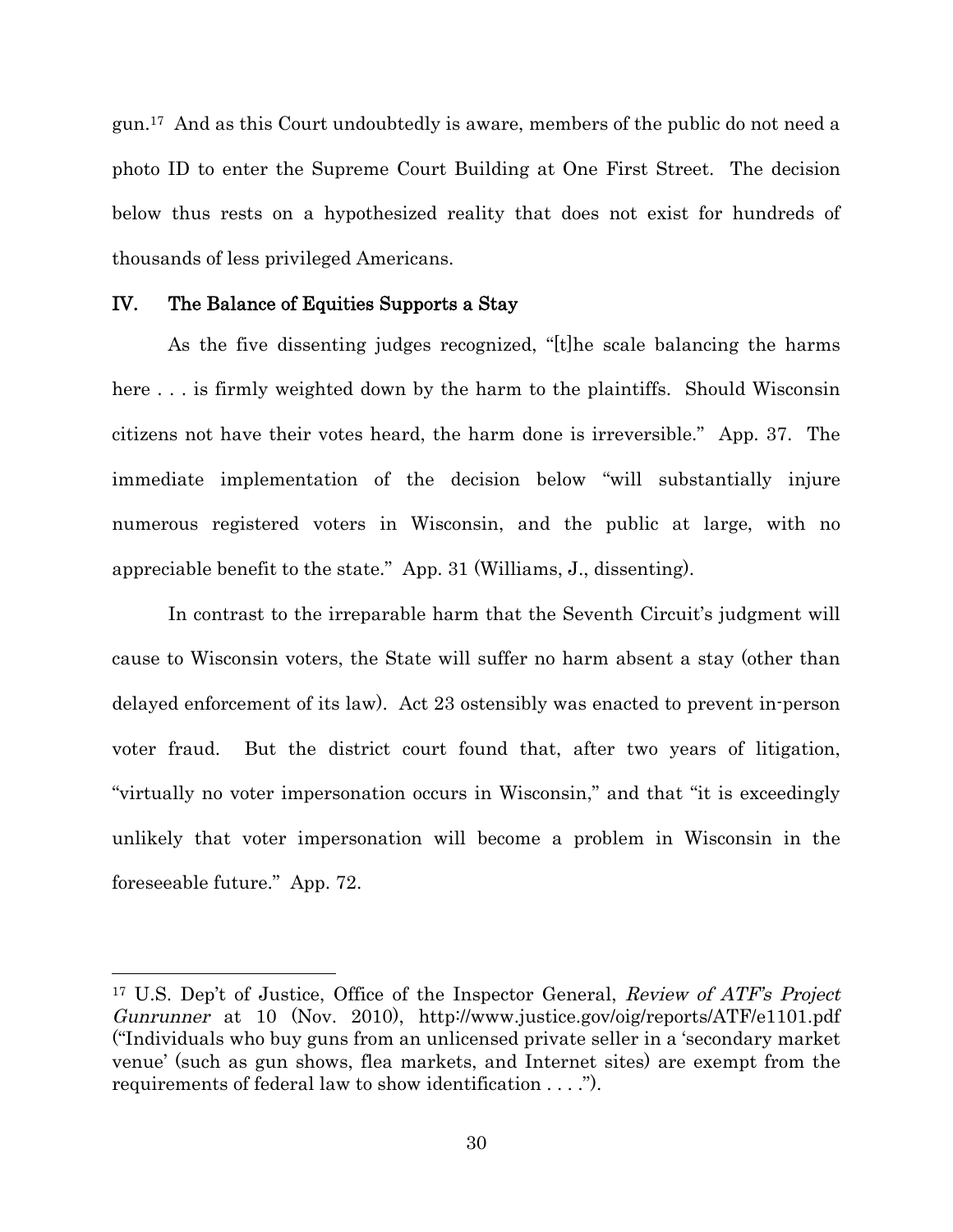The panel found it irrelevant that in-person voter fraud "does not happen in Wisconsin," because Act 23 supposedly "promotes public confidence in the integrity of elections." App. 10, 12. The Seventh Circuit held that the presumption in Crawford that voter ID laws can promote public confidence is irrefutable no matter the contrary evidence. App. 12–13. As a result, the Seventh Circuit rejected the district court's extensive factual findings—based on expert testimony and empirical evidence—that Act 23 "caus[ed] members of the public to think that the photo ID requirement is itself disenfranchising voters and making it harder for citizens to vote, thus making results of elections less reflective of the will of the people." App. 81. In any event, the notion that scrambling to enforce Act 23 next month will promote confidence in the integrity of the election is farcical. Reports instead are that the law may disenfranchise enough Black and Latino voters to turn a close election for one party's gubernatorial candidate.<sup>18</sup>

In considering the balance of equities, the decision below cannot be squared with this Court's frequent admonitions against changing the voting rules on the eve of an election. See supra at 19. In stark contrast to the decision below, the Sixth Circuit in U.S. Student Ass'n Foundation v. Land, 546 F.3d 373, 388–89 (6th Cir. 2008), properly concluded that the public interest weighs in favor of injunctive relief "[b]ecause the risk of actual voter fraud is miniscule when compared with the concrete risk that [the State's] policies will disenfranchise eligible voters." Id. at

<sup>18</sup> Claire Groden, Scott Walker Could Win Thanks to Wisconsin's Voter ID Law, New Republic (Oct. 6, 2014), http://tinyurl.com/mbpt65o.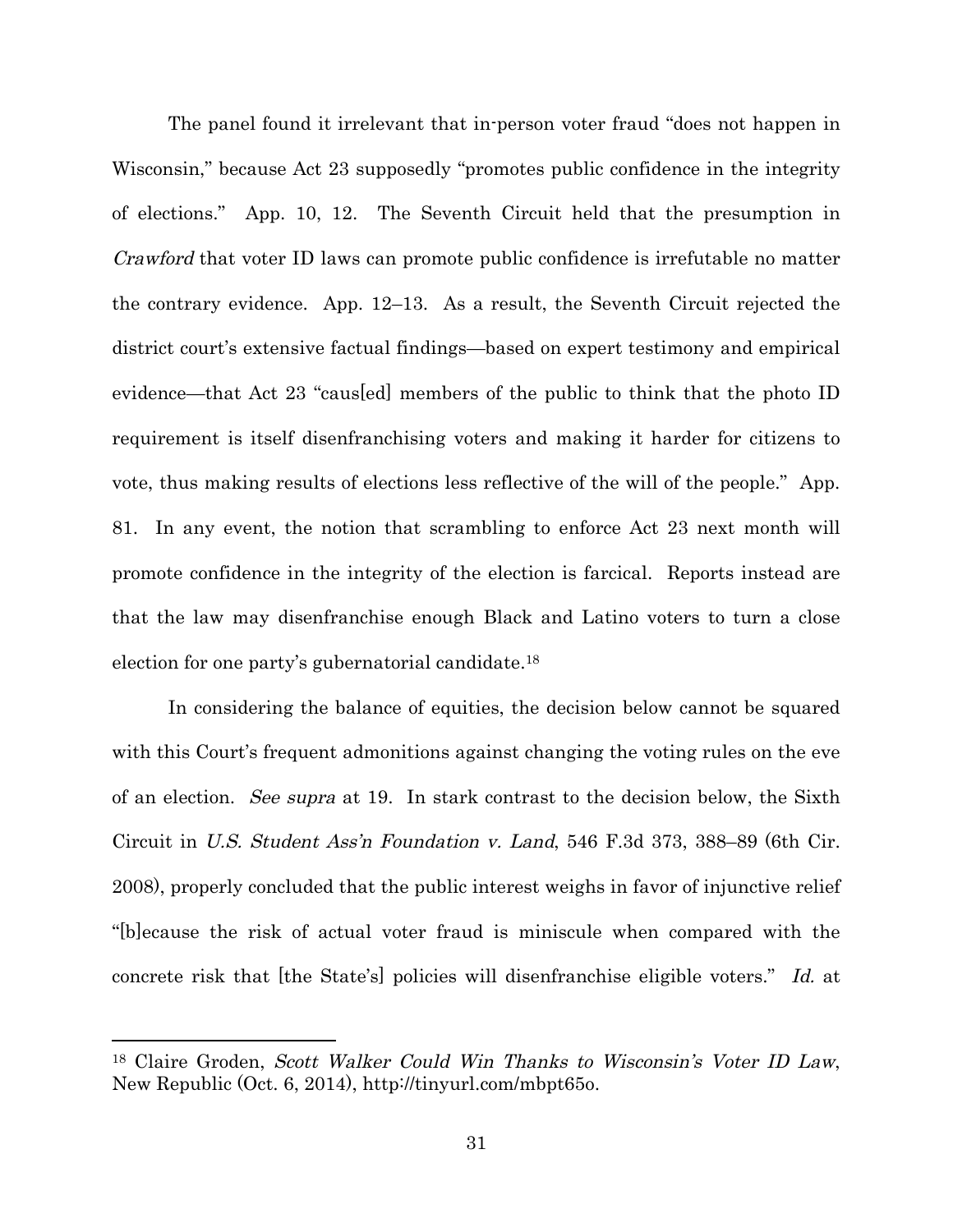388–89. The court explained that the injunction "eliminates a risk of individual disfranchisement without creating any new substantial threats to the integrity of the election process." Id. at 389.

\* \* \* \* \*

"[T]he right to vote is not the province of just the majority. It is not held just by those who have cars and so already have driver's licenses and by those who travel and so already have passports. The right to vote is also held, and held equally, by all citizens of voting age." App. 32 (Williams, J., dissenting). If this Court does not stay the Seventh Circuit's judgment, many of the people who show up to the polls in Wisconsin on Election Day will be deterred or outright turned away and stripped of their fundamental right to vote—all because a federal court decided to change the election rules at the eleventh hour. The legal questions underlying plaintiffs' challenge to Act 23 deserve solemn consideration by this Court in due course. In the meantime, this Court should maintain the status quo, avoid the chaos that inevitably will follow from the enforcement of new voter ID requirements still unknown to countless voters and poll workers, and permit the voices of all registered Wisconsin voters to be heard on Election Day.

#### Conclusion

Applicants respectfully ask this Court to stay the Seventh Circuit's October 6, 2014 judgment and leave the district court's permanent injunction in force pending the filing and disposition of a petition for a writ of certiorari.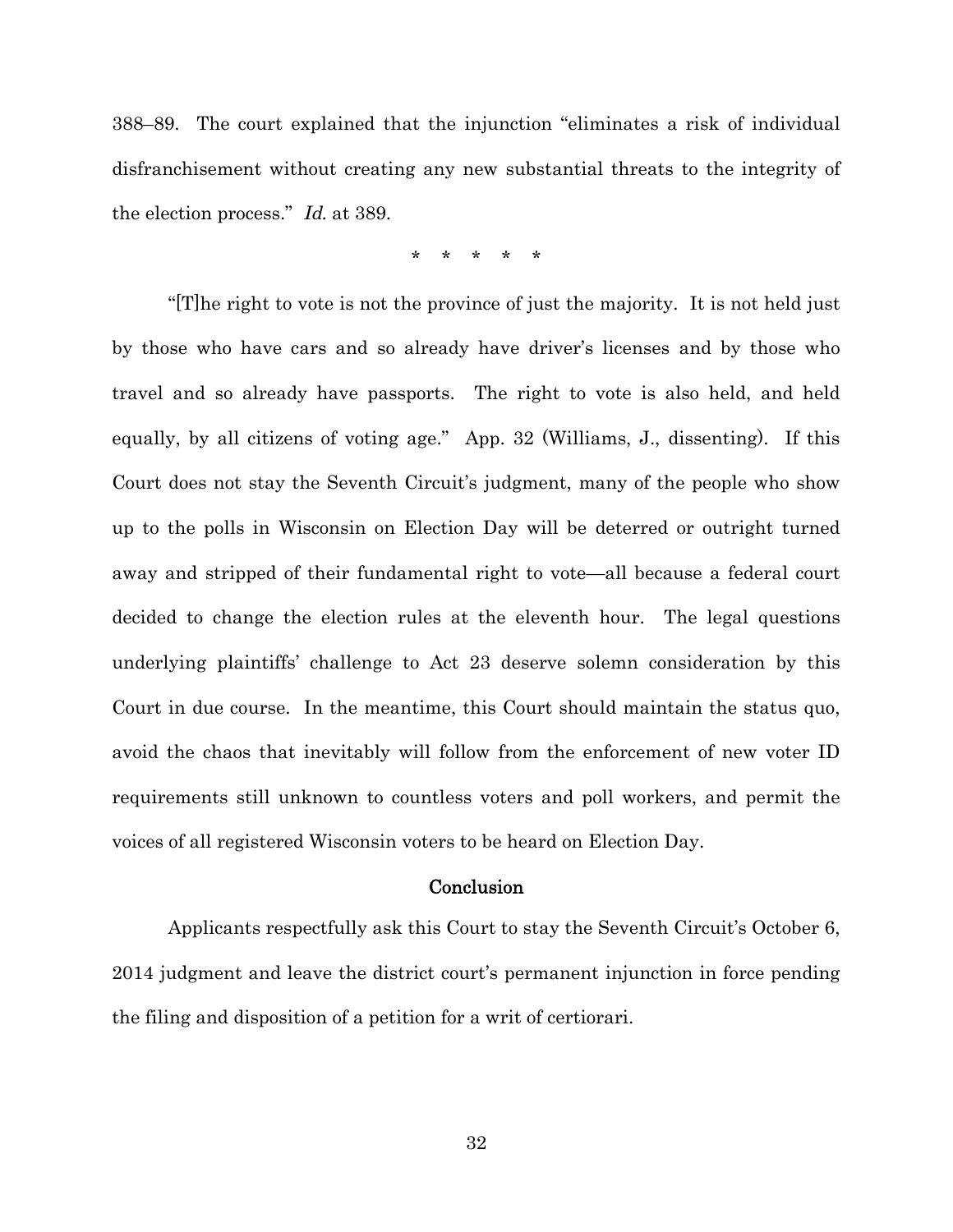October 8, 2014 Respectfully submitted,

/s/ Lisa S. Blatt

LISA S. BLATT Counsel of Record CHARLES G. CURTIS, JR. CARL S. NADLER ETHAN J. CORSON R. STANTON JONES ARNOLD & PORTER LLP 555 Twelfth Street, NW Washington, DC 20004 (202) 942-5000 lisa.blatt@aporter.com

JOHN C. ULIN MARCO J. MARTEMUCCI ARNOLD & PORTER LLP 44th Floor 777 South Figueroa Street Los Angeles, CA 90017 (213) 243-4000

NATHAN D. FOSTER R. REEVES ANDERSON\* ARNOLD & PORTER LLP 370 Seventeenth Street, Suite 4400 Denver, CO 80202 (303) 863-1000

\*Member of the Supreme Court bar; not admitted to practice in Colorado

DANIEL OSTROW ARNOLD & PORTER LLP 399 Park Avenue New York, NY 10022 (212) 715-1000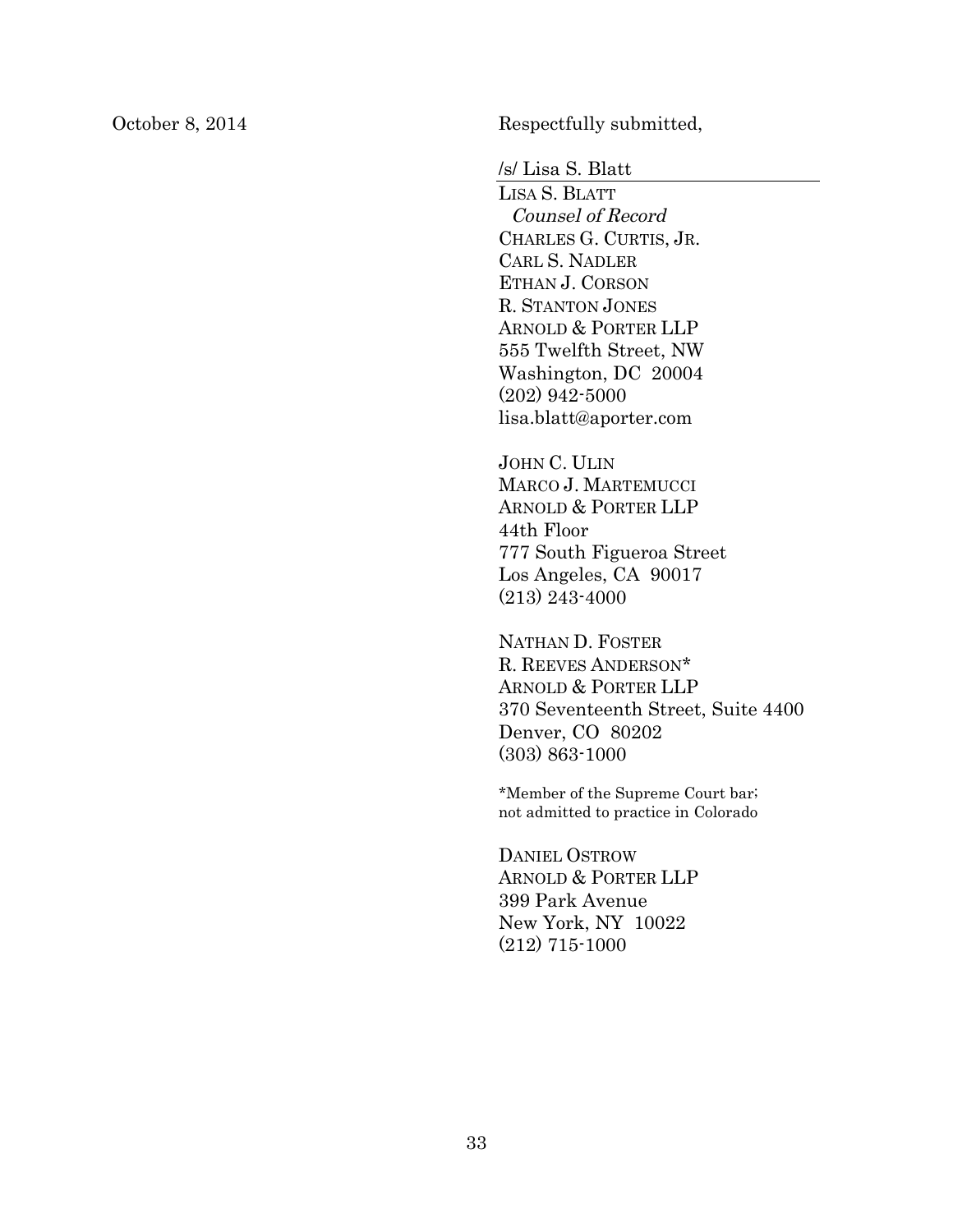PENDA D. HAIR KATHERINE CULLITON-GONZÁLEZ LEIGH M. CHAPMAN ADVANCEMENT PROJECT 1220 L Street, NW, Suite 850 Washington, DC 20005 (202) 728-9557

#### Counsel for the LULAC Applicants

DALE E. HO SEAN J. YOUNG STEVEN R. SHAPIRO AMERICAN CIVIL LIBERTIES UNION FOUNDATION, INC. 125 Broad Street, 18th Floor New York, NY 10004 (212) 549-2639

KARYN L. ROTKER LAURENCE J. DUPUIS AMERICAN CIVIL LIBERTIES UNION OF WISCONSIN FOUNDATION 207 East Buffalo Street, Suite 325 Milwaukee, WI 53202 (414) 272-4032

NEIL A. STEINER DECHERT LLP 1095 Avenue of the Americas New York, NY 10036 (212) 698-3822

CRAIG G. FALLS DECHERT LLP 1900 K Street, NW Washington, DC 20006 (202) 261-3373

ANGELA M. LIU DECHERT LLP 77 West Wacker Drive, Suite 3200 Chicago, IL 60601 (312) 646-5816